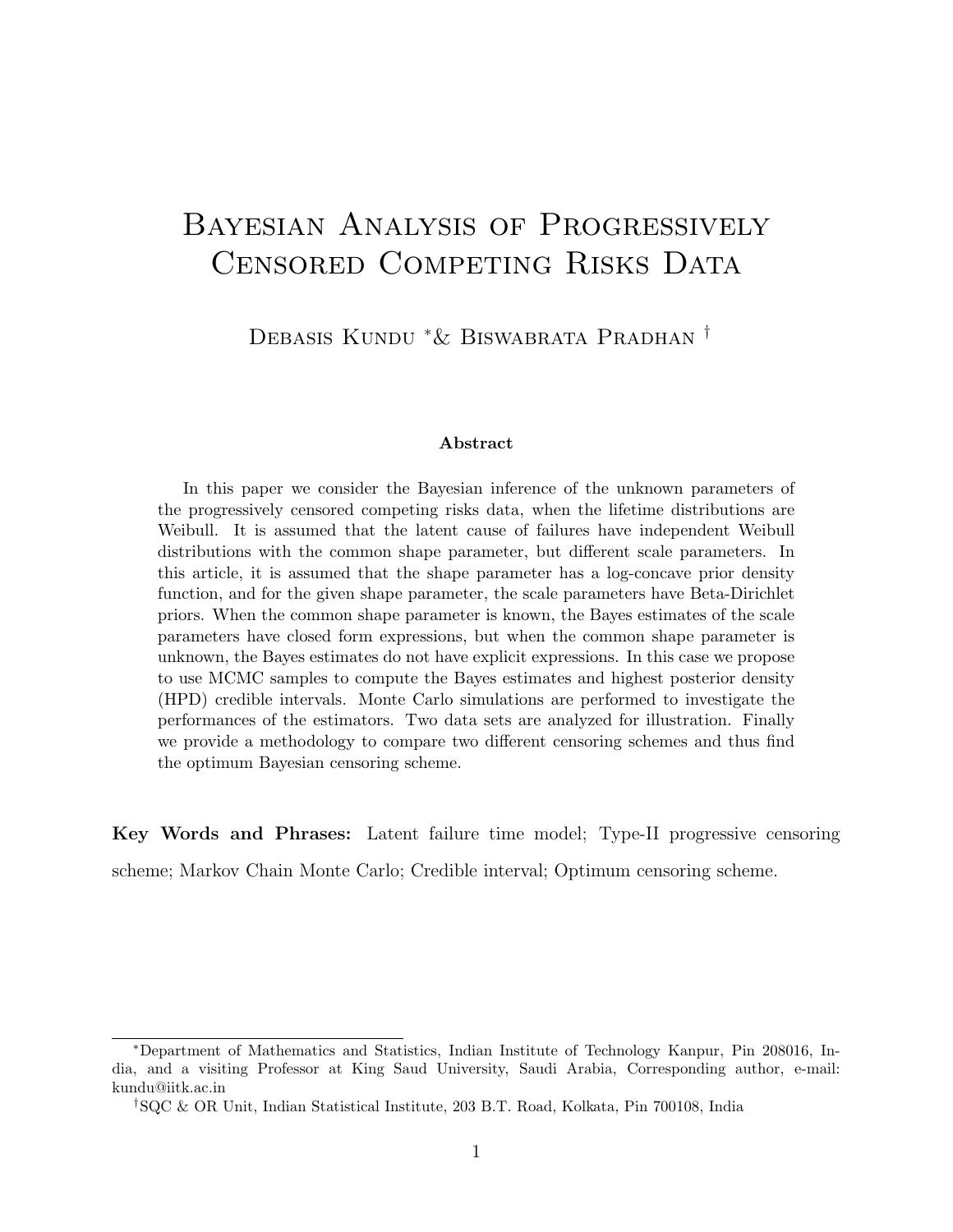### 1 INTRODUCTION

In many life-testing studies, often the failure of items or individuals may be associated to more than one cause. These 'risk factors' in some sense compete with each other for the failure of the experimental unit. Due to this reason, in the statistical literature it is well known as the competing risks model. Several examples can be found, see for example Crowder [10], where failure may occur due to more than one cause. In analyzing such data set, the investigator is naturally interested in the assessment of a specific risk in presence of other risk factors.

In analyzing the data for competing risks model, ideally the data consists of a failure time and the associated cause of failure. The causes of failure may be assumed to be independent or dependent. Although the assumption of dependence seems more reasonable, but there is some concern about the identifiability issue of the competing risks model. Several authors, see for example Kalbfleish and Prentice [13], Crowder [10], argued that without the information of covariates, it is not possible to test the assumption of the failure time distributions of the competing causes, just based on the observed data.

In this paper we use the latent failure time modeling of Cox [9] for analyzing competing risks data. In the latent failure time modeling, it is assumed that the competing causes of failures are independently distributed. Here it is further assumed that the lifetime distributions of the competing causes follow Weibull distributions with the same shape parameter, but different scale parameters. It may be mentioned that the assumption of the common shape parameter for the Weibull distribution in case of competing risks of model is not very unrealistic, see for example Rao et al. [26], Mukherjee and Basu [19], Kundu and Basu [16] and the references therein.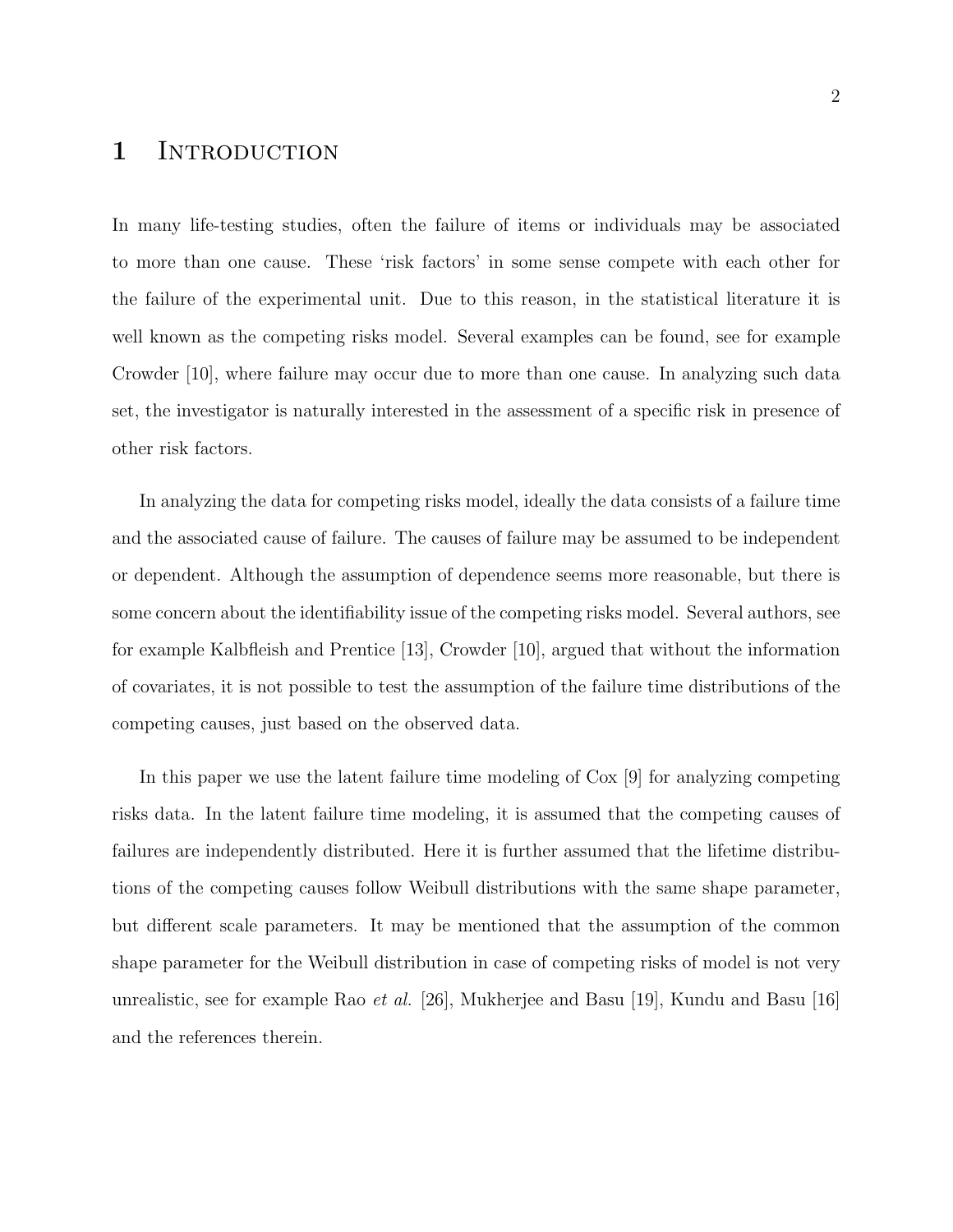Therefore, if  $T_i$  denotes the lifetime of the *i*-th individual then

$$
T_i = \min\{X_{i1}, \cdots, X_{iM}\},\
$$

where  $X_{i1}, \dots, X_{iM}$  are the latent failure times of the M different causes for the *i*-th individual. According to the latent failure time model assumption,  $X_{i1}, \dots, X_{iM}$  are independently distributed. Moreover,  $X_{i1}, \dots, X_{iM}$  are not observable, only  $T_i$  is observable and the indicator J such that  $X_{i,j} = \min\{X_{i1}, \dots, X_{iM}\}\$ is observable. In this paper it is further assumed that  $X_{ij}$  for  $j = 1, \dots, M$ , follows a Weibull distribution with the probability density function (PDF)

$$
f(t; \alpha, \lambda_j) = \begin{cases} \alpha \lambda_j e^{-\lambda_j t^{\alpha}} t^{\alpha - 1} & \text{if } t > 0 \\ 0 & \text{if } t \le 0, \end{cases}
$$
 (1)

here  $\alpha > 0$ ,  $\lambda_j > 0$  are the shape and scale parameters of the Weibull distribution with the PDF (1) and it will be denoted as  $WE(\alpha, \lambda_j)$ . In this paper, from now on it is assumed that  $M = 2$  for notational convenience, although all the results presented here are valid for general M.

Censoring is very common in most of the life-testing and reliability studies, because quite often the experimenter is unable to obtain complete information on lifetimes of all the items/individuals. Although, Type-I and Type-II censoring schemes are two most popular censoring schemes, but recently progressive censoring scheme has received considerable attention in the statistical literature due to its wide scale applicability, see for example Viveros and Balakrishnan, [27], Balasooriya et al. [6], Ng et al. [21], Kundu [15], Pradhan and Kundu [22], the review article by Balakrishnan [3] and the references cited therein. Although, extensive work has been done on progressive censoring scheme, not much work has been done in the competing risk set up.

In this paper we consider the Bayesian analysis of the competing risks data, when the lifetime distributions are Weibull with the same shape but different scale parameters. For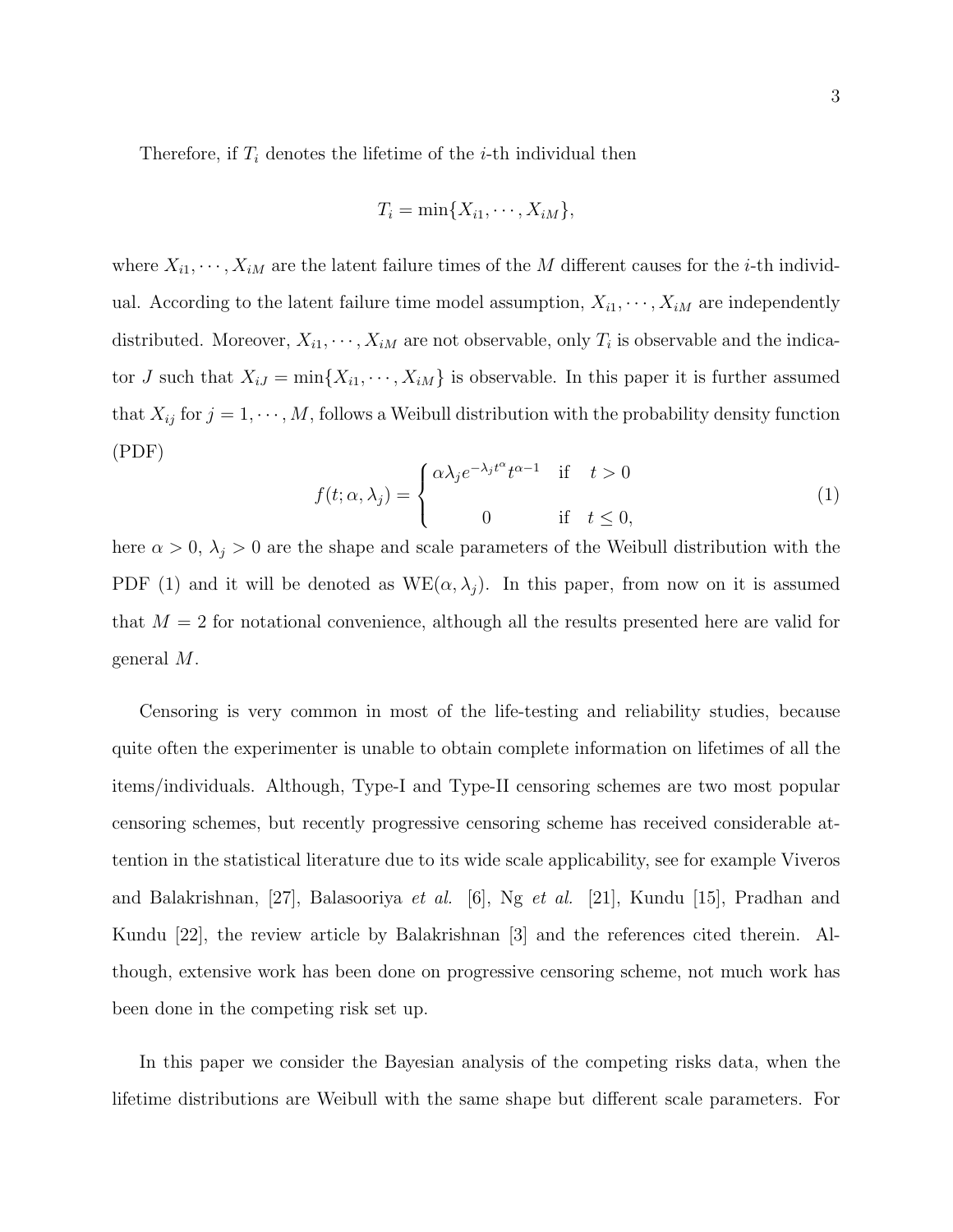the Bayesian inference of the unknown parameters, we need to assume some priors on the unknown parameters. If the common shape parameter  $\alpha$  is known, the convenient but quite general conjugate priors on the scale parameters are the Beta-Gamma (for  $M > 2$ , it is Dirichlet-Gamma) priors, see Pena and Gupta [25] in this respect. In this case, the explicit expressions of the Bayes estimates can be obtained under the squared error loss function. But when the common shape parameter is unknown, it is known that in this case the continuous conjugate priors do not exist, see for example Kaminskiy and Krivtsov [14] in this connection. We use the same conjugate priors on the scale parameters, even when  $\alpha$ was unknown. We have not assumed any specific prior on  $\alpha$ , it is simply assumed that the support of the prior on  $\alpha$  is on  $(0,\infty)$ , and that it has a log-concave density function. Note that the assumption of log-concave density function of the prior distribution is quite common in Bayesian analysis, see Berger and Sun [5], and many common distribution functions, for example normal, log-normal, gamma and Weibull may have log-concave density functions.

Based on the above prior distributions, we obtain the joint posterior distribution of the unknown parameters. As expected the Bayes estimates cannot be obtained in explicit forms. We propose to use MCMC samples to compute Bayes estimates and approximate highest posterior density (HPD) credible intervals of the unknown parameters. One can also apply Lindley's approximation to compute Bayes estimates. It is observed that our method can be easily extended even when some of the causes of failures are unknown. We compare the performances of Bayes estimates and HPD credible intervals with the classical maximum likelihood estimators (MLEs). It is observed that if we do not have any prior information, the performances of the MLEs and the Bayes estimators are quite comparable. But with informative priors, the Bayes estimates behave much better than the MLEs, as expected. Although we have derived the Bayes estimates of the unknown parameters based on progressively censored data, the proposed method is easily extendable for other censoring schemes. In survival analysis, data are mainly random censored. We have analyzed such a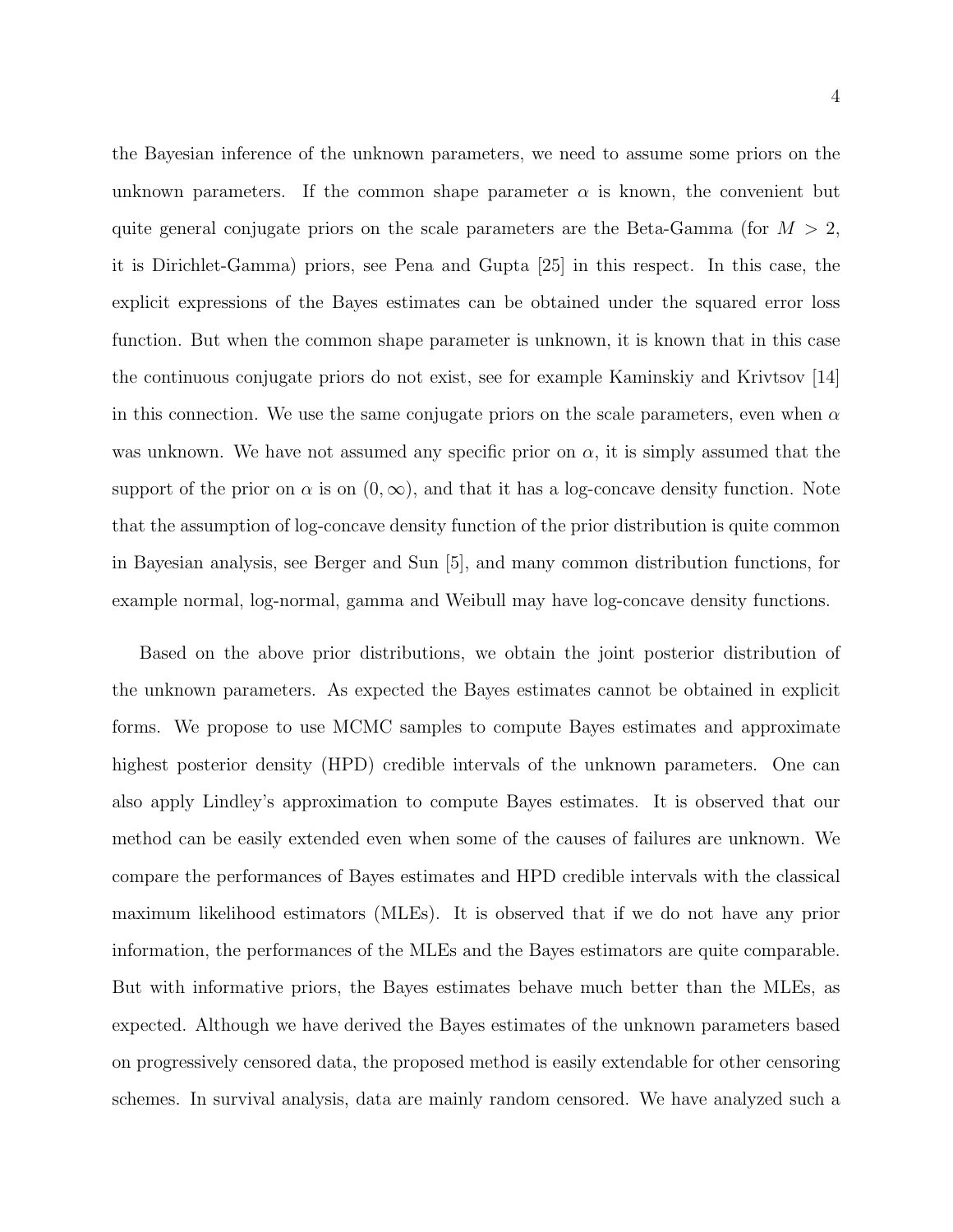data set in Section 4.2 to illustrate our methodology.

The second aim of this manuscript is to provide the methodology to compare two different sampling schemes, and hence in turn to compute the optimal censoring scheme in presence of competing risks. Finding the optimal progressive censoring scheme is an important problem, and it has received considerable attention in the recent statistical literature due to its practical applicability. In the progressive censoring scheme, an optimal censoring scheme means, for fixed n and m, the choice of  $\{R_1, \dots, R_m\}$ , which provides the maximum information of the unknown parameters. Unfortunately, not much work has been done in this direction in presence of competing risks.

Using the idea of Zhang and Meeker [28], we have proposed two information measure of the unknown parameters for a given progressive censoring scheme, when the competing causes of failure are present. We have provided the optimal censoring schemes based on different criteria and compared the results with the traditional Type-II censoring also. It is observed that the relative efficiencies of the Type-II censoring schemes are quite close to one.

The rest of the paper is organized as follows. In section 2 we provide the model formulation and prior assumptions. Posterior analysis and Bayesian inference of the unknown parameters are provided in section 3. Numerical simulation results and the analysis of two data sets are presented in section 4. In section 5 we provide the optimal censoring plan, and finally we conclude the paper in section 6.

# 2 Model Formulation and Prior Assumptions

In this section we introduce the model, and the available data. We also provide the necessary prior assumptions for further development.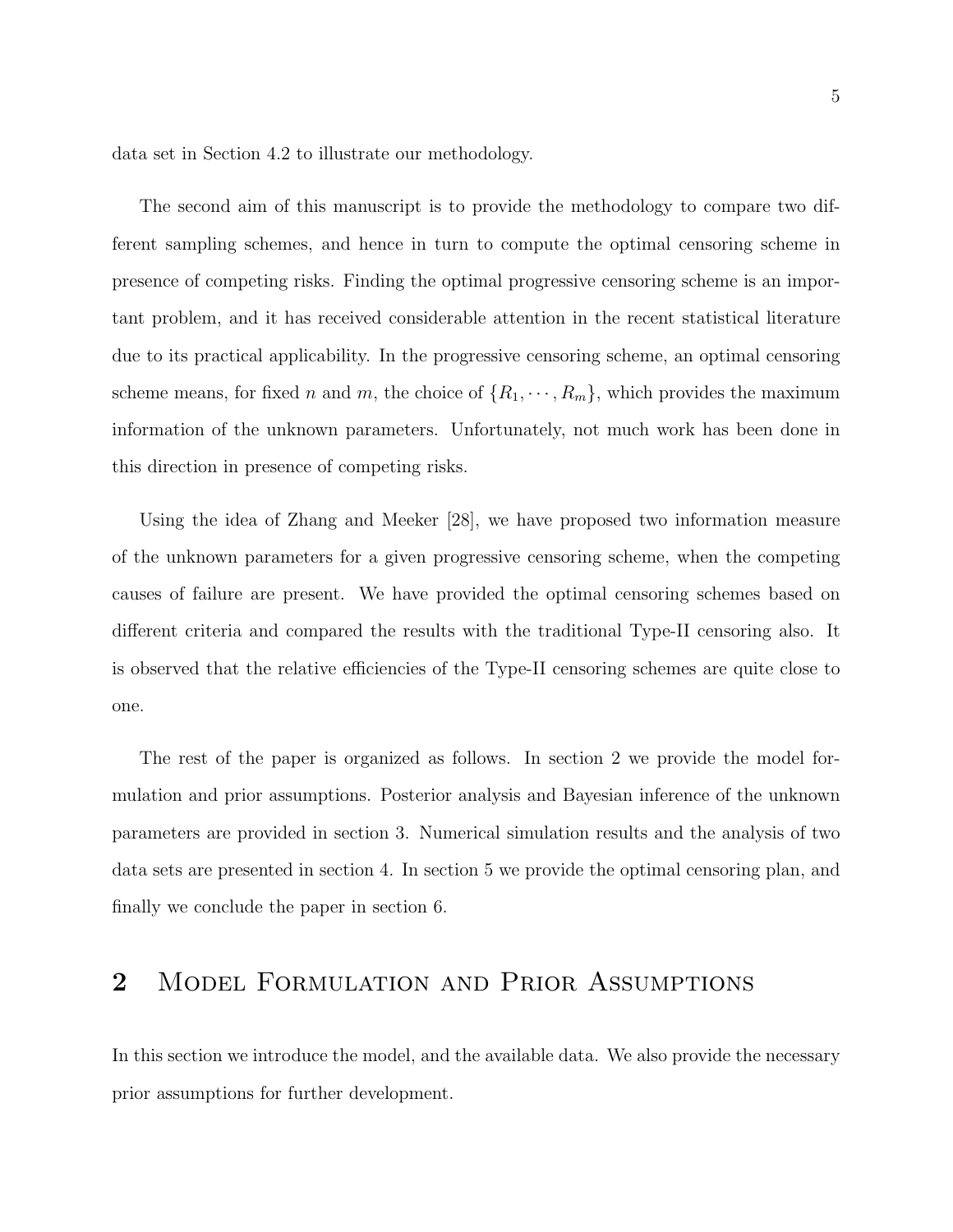#### 2.1 MODEL FORMULATION AND AVAILABLE DATA

Suppose  $n$  identical items are put on a test at the time point zero, with the lifetime of the *n*-items are denoted by  $T_1, \dots, T_n$ . It is assumed that for each i,  $T_i = \min\{X_{i1}, X_{i2}\}\)$ , where  $X_{i1} \sim \text{WE}(\alpha, \lambda_1), X_{i2} \sim \text{WE}(\alpha, \lambda_2)$  and they are independently distributed. Therefore,  $T_i \sim$  $WE(\alpha, \lambda_1 + \lambda_2)$ , and moreover it is assumed that  $T_1, \dots, T_n$  are independently distributed. At the time of each failure, the failure time and the corresponding cause of failure is observed.

The integer  $m < n$  is pre-fixed, and  $R_1, \dots, R_m$  are pre-fixed integers such that

$$
R_1 + \dots + R_m = n - m. \tag{2}
$$

At the time of the first failure, say  $t_1$ ,  $R_1$  of the remaining units are randomly chosen and removed. Similarly, at the time of the second failure, say  $t_2$ ,  $R_2$  of the remaining units are chosen and removed, and so on. Finally at the time of the m-th failure time,  $t_m$ , the rest of the units,  $R_m = n - m - R_1 - \cdots - R_{m-1}$  are removed and the experiment stops. Therefore, a progressively censored competing risk data will be as follows:

$$
\{(t_1, \delta_1, R_1), \cdots, (t_m, \delta_m, R_m)\}.
$$
 (3)

Here  $\delta_1, \dots, \delta_m$  denote the m causes of failures at the time points  $t_1, \dots, t_m$  respectively, and for each i,  $\delta_i$  takes a value either 1 and 2. Therefore, for a given  $R_1, \dots, R_m$ , we have the following  $m$  observations;

$$
\{(t_i, 1); i \in I_1\}, \text{ and } \{(t_i, 2); i \in I_2\},\tag{4}
$$

here

$$
I_1 = \{i; \delta_i = 1\}
$$
, and  $I_2 = \{i; \delta_i = 2\}$ .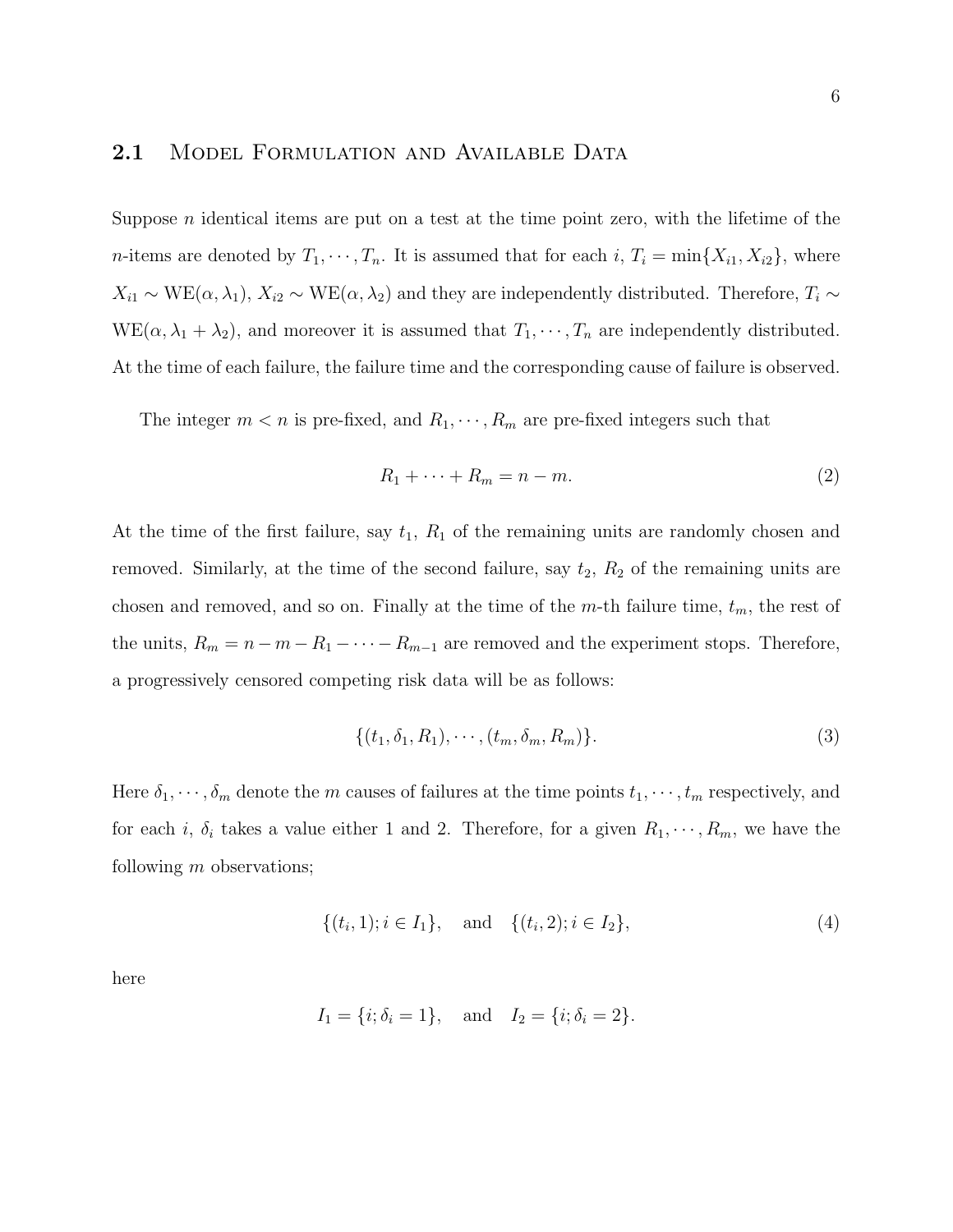#### 2.2 PRIOR ASSUMPTIONS

When the common shape parameter  $\alpha$  is known, the scale parameters have conjugate priors. Using the idea of Pena and Gupta [25], it is assumed that  $\lambda = \lambda_1 + \lambda_2$  has a Gamma $(a_0, b_0)$ prior, say  $\pi_0(\cdot | a_0, b_0)$ . Here the PDF of Gamma $(a_0, b_0)$  for  $\lambda > 0$  is;

$$
\pi_0(\lambda | a_0, b_0) = \frac{b_0^{a_0}}{\Gamma(a_0)} \lambda^{a_0 - 1} e^{-b_0 \lambda}, \tag{5}
$$

and 0 otherwise. Given  $\lambda$ ,  $\lambda_1/\lambda$  has Beta $(a_1, a_2)$ , say  $\pi_1(\cdot|a_1, a_2)$  prior, *i.e.* 

$$
\pi(\lambda_1/\lambda \mid a_1, a_2) = \frac{\Gamma(a_1 + a_2)}{\Gamma(a_1)\Gamma(a_2)} \left(\frac{\lambda_1}{\lambda}\right)^{a_1 - 1} \left(1 - \frac{\lambda_1}{\lambda}\right)^{a_2 - 1} \tag{6}
$$

for  $\lambda_1/\lambda > 0$ , and 0 otherwise. Here all the hyper-parameters  $a_0 > 0, b_0 > 0, a_1 > 0, a_2 > 0$ . It will be shown that when the common shape parameter is known, the above priors are the conjugate priors. After simple transformation, the joint prior of  $\lambda_1$  and  $\lambda_2$  becomes;

$$
\pi(\lambda_1, \lambda_2 | a_0, b_0, a_1, a_2) = \frac{\Gamma(a_1 + a_2)}{\Gamma(a_0)} \times (b_0 \lambda)^{a_0 - a_1 - a_2} \times \frac{b_0^{a_1}}{\Gamma(a_1)} \lambda_1^{a_1 - 1} e^{-b_0 \lambda_1} \times \frac{b_0^{a_2}}{\Gamma(a_2)} \lambda_2^{a_2 - 1} e^{-b_0 \lambda_2}.
$$
\n(7)

This is the Beta-Dirichlet distribution, and it will be denoted by  $BD(b_0, a_0, a_1, a_2)$ . Clearly, in general  $\lambda_1$  and  $\lambda_2$  will be dependent, but when  $a_0 = a_1 + a_2$ , they are independent. Therefore, independent priors can be obtained as a special case of (7). It may be easily observed that the covariance of  $\lambda_1$  and  $\lambda_2$  can be positive or negative depending on  $a_0 > a_1 + a_2$  or  $a_0 < a_1 + a_2$ . The following result will be useful for further development, whose proof can be easily obtained from Theorem 2 of Pena and Gupta [25].

RESULT: If  $(\lambda_1, \lambda_2) \sim BD(b_0, a_0, a_1, a_2)$ , then for  $i = 1, 2$ ,

$$
E(\lambda_i) = \frac{a_0 a_i}{b_0 (a_1 + a_2)} \quad \text{and} \quad V(\lambda_i) = \frac{a_0 a_i}{b_0^2 (a_1 + a_2)} \times \left\{ \frac{(a_i + 1)(a_0 + 1)}{a_1 + a_2 + 1} - \frac{a_0 a_i}{a_1 + a_2} \right\}.
$$
 (8)

When the common shape parameter is known, the above priors are the conjugate priors. But when the shape parameter is not known, the conjugate priors do not exist. In this case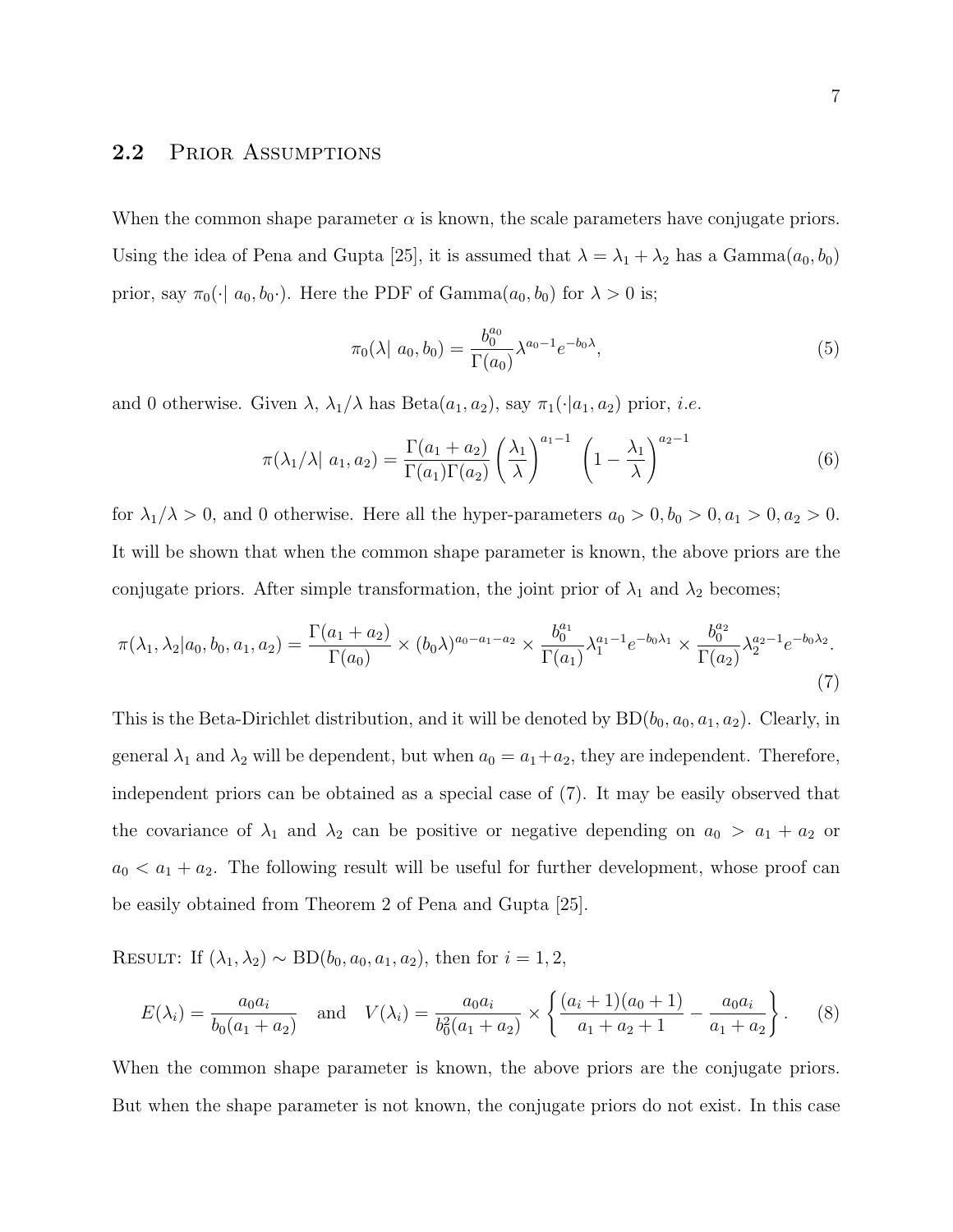it is assumed that  $\lambda_1$  and  $\lambda_2$  have the same Beta-Dirichlet prior as defined (7) and the prior on  $\alpha$  is independent of  $(\lambda_1, \lambda_2)$ . No specific form of prior on  $\alpha$  has been assumed here. It is only assumed that the absolute continuous prior  $\pi(\alpha)$  on  $\alpha$  has a positive support on  $(0,\infty)$ and the PDF of  $\pi(\alpha)$  is log-concave and it is independent of  $(\lambda_1, \lambda_2)$ . Although, in general the choice of the hyper-parameters are very important in practice, it is not pursued here.

### 3 Posterior Analysis and Bayes Inference

In this section, we provide the Bayes estimates of the unknown parameters and the corresponding credible intervals, when the common shape parameter is known and when it is unknown based on the priors assumed in the previous section. We mainly assume the squared error loss (SEL) function, although any other loss function can be easily considered, without much of a difficulty.

### 3.1 COMMON SHAPE PARAMETER KNOWN

Based on the observed sample  $\{(t_1, \delta_1, R_1), \cdots, (t_m, \delta_m, R_m)\}\)$ , the likelihood function is;

$$
l(data \mid \alpha, \lambda_1, \lambda_2) \propto \alpha^m \lambda_1^{m_1} \lambda_2^{m_2} e^{-(\lambda_1 + \lambda_2) \sum_{i=1}^m (R_i + 1) t_i^{\alpha}} \times \prod_{i=1}^m t_i^{\alpha - 1}.
$$
 (9)

Here  $m_1$  and  $m_2$  denote the number of elements in the set  $I_1$  and  $I_2$  respectively. For known  $\alpha$ , when  $\lambda_1$  and  $\lambda_2$  have the joint priors as given in section 2, it can be easily observed that the joint posterior distribution of  $\lambda_1$  and  $\lambda_2$ , *i.e.* 

$$
l(\lambda_1, \lambda_2 | data, \alpha) \propto \text{BD}\left(b_0 + \sum_{i=1}^m (R_i + 1)t_i^{\alpha}, a_0 + m_1 + m_2, a_1 + m_1, a_2 + m_2\right). \tag{10}
$$

Therefore, with respect to the squared error loss function, the Bayes estimates of  $\lambda_1$  and  $\lambda_2$ are

$$
\widehat{\lambda}_{1B} = \frac{(a_0 + m_1 + m_2)(a_1 + m_1)}{(b_0 + \sum_{i=1}^{m} (R_i + 1)t_i^{\alpha})(a_1 + a_2 + m_1 + m_2)}
$$
(11)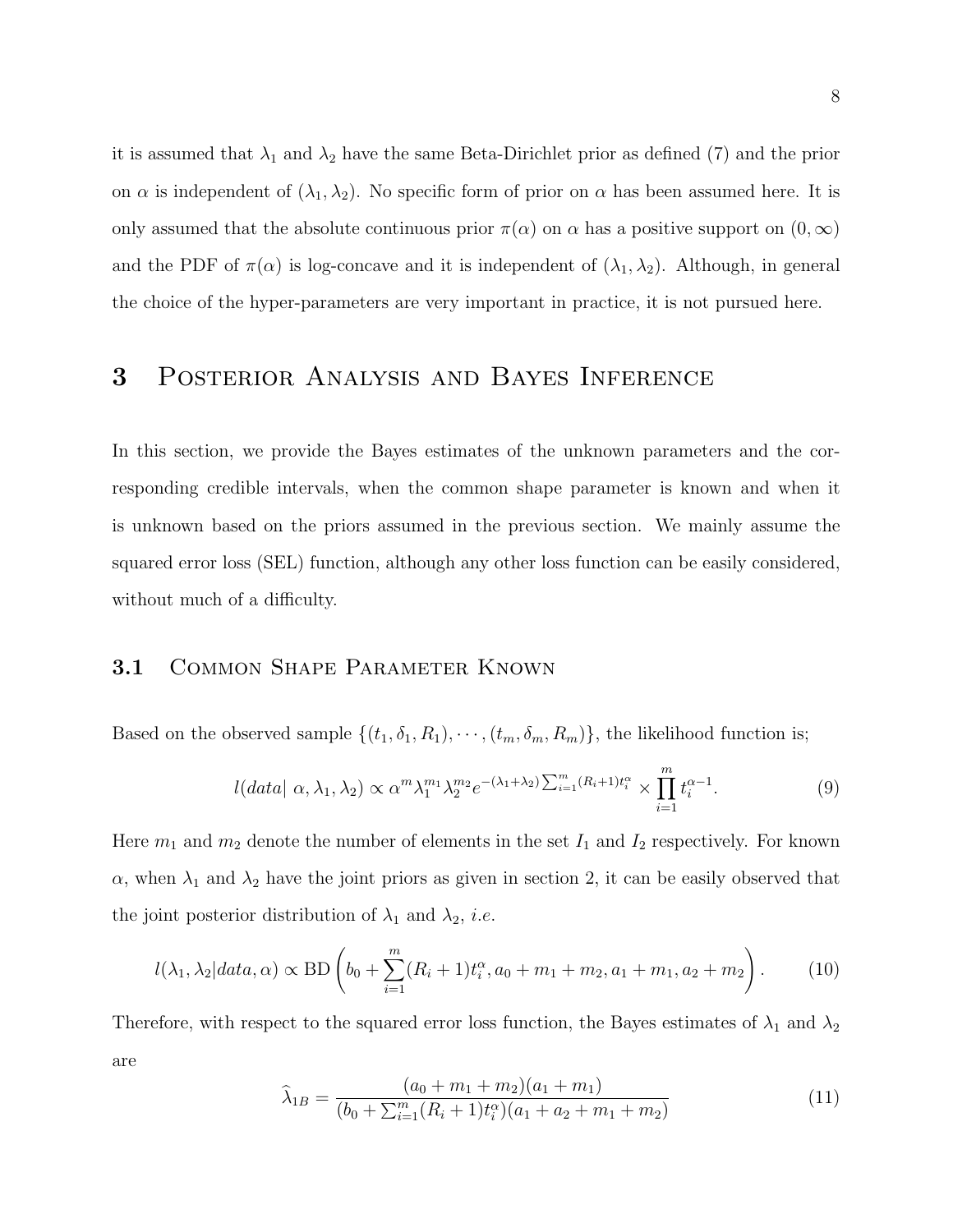and

$$
\widehat{\lambda}_{2B} = \frac{(a_0 + m_1 + m_2)(a_2 + m_2)}{(b_0 + \sum_{i=1}^{m} (R_i + 1)t_i^{\alpha})(a_1 + a_2 + m_1 + m_2)}.
$$
\n(12)

The corresponding posterior variances are

 $V(\lambda_{1B}) = A_1 \times B_1$ , and  $V(\lambda_{2B}) = A_2 \times B_2$ , (13)

respectively, where for  $j = 1, 2$ ,

$$
A_j = \frac{(a_0 + m_1 + m_2)(a_j + m_j)}{(b_0 + \sum_{i=1}^m (R_i + 1)t_i^{\alpha})^2 (a_1 + a_2 + m_1 + m_2)}
$$
(14)

$$
B_j = \left\{ \frac{(a_j + m_j + 1)(a_0 + m_1 + m_2 + 1)}{(a_1 + a_2 + m_1 + m_2 + 1)} - \frac{(a_j + m_j)(a_0 + m_1 + m_2)}{(a_1 + a_2 + m_1 + m_2)} \right\}.
$$
 (15)

Under the assumptions of non-informative priors, *i.e.*  $a_0 = b_0 = a_1 = a_2 = 0$ , the Bayes estimates of  $\lambda_1$  and  $\lambda_2$  become

$$
\widehat{\lambda}_{1B} = \frac{m_1}{\sum_{i=1}^m (R_i + 1)t_i^{\alpha}}, \quad \text{and} \quad \widehat{\lambda}_{2B} = \frac{m_2}{\sum_{i=1}^m (R_i + 1)t_i^{\alpha}}, \tag{16}
$$

and they can be easily seen to be the MLEs of  $\lambda_1$  and  $\lambda_2$  respectively.

Note that although the Bayes estimates can be obtained in explicit forms, the corresponding highest posterior density (HPD) credible intervals cannot be obtained explicitly. But it is possible to generate MCMC samples by direct sampling from the joint posterior density function, and they can be used to construct HPD credible intervals of  $\lambda_1$  and  $\lambda_2$ . The details will be explained later.

### 3.2 Common Shape Parameter Unknown

In this subsection we consider the important case when the common shape parameter is unknown, which is most likely to happen in practice. In this case based on the priors on  $\lambda_1$ ,  $\lambda_2$  and  $\alpha$ , as it has been assumed in the previous section, the joint density function of on  $\lambda_1$ ,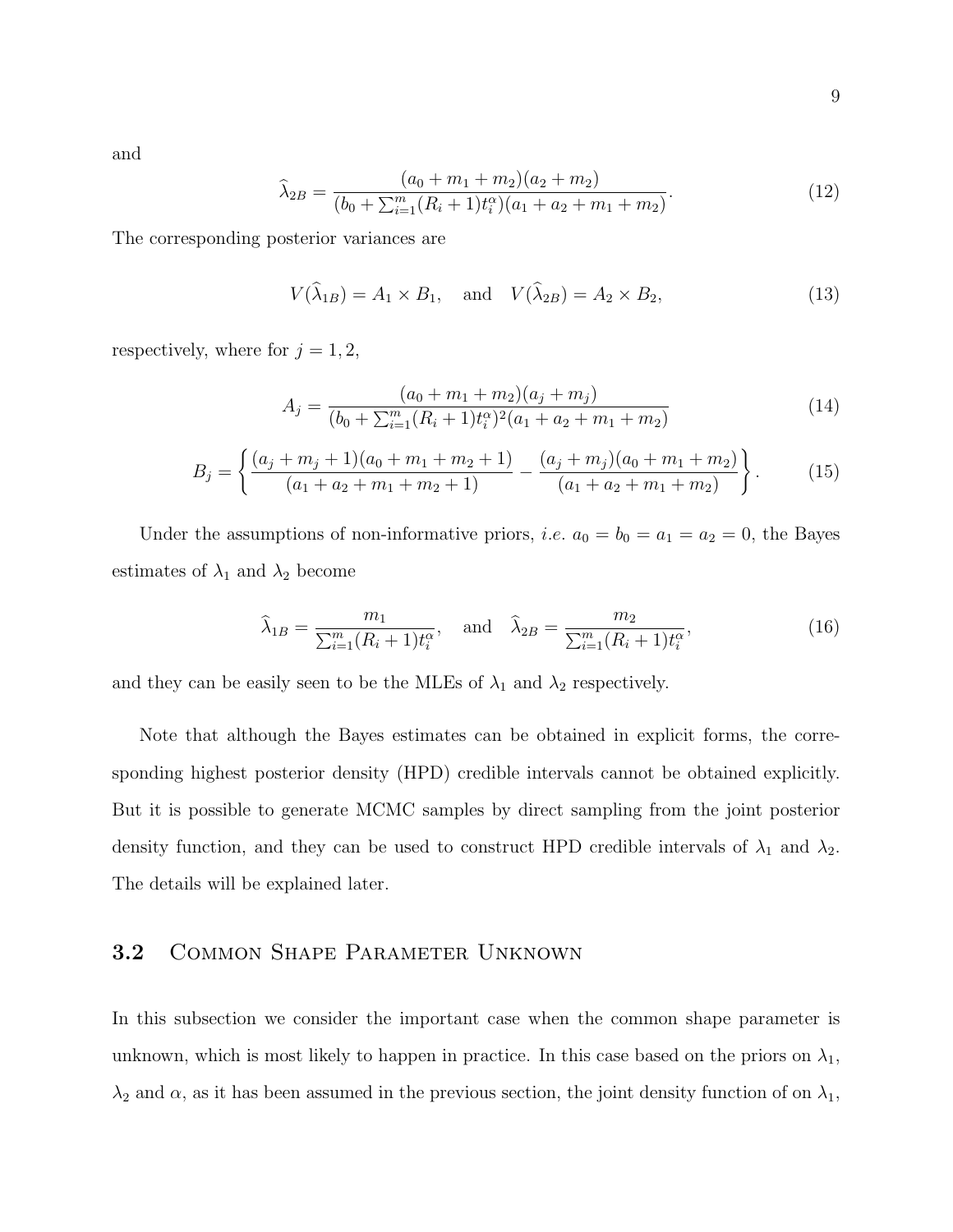10

 $\lambda_2$ ,  $\alpha$  and *data* is

$$
l(data \mid \alpha, \lambda_1, \lambda_2) \pi_1(\lambda_1, \lambda_2 \mid a_0, b_0, a_1, b_1) \pi_2(\alpha). \tag{17}
$$

Based on (7), the joint posterior density of  $\alpha$ ,  $\lambda_1$  and  $\lambda_2$  is

$$
l(\alpha,\lambda_1,\lambda_2| \text{ data}) = \frac{l(data | \alpha,\lambda_1,\lambda_2)\pi_1(\lambda_1,\lambda_2| \text{ } a_0,b_0,a_1,b_1)\pi_2(\alpha)}{\int_0^\infty \int_0^\infty \int_0^\infty l(data | \alpha,\lambda_1,\lambda_2)\pi_1(\lambda_1,\lambda_2| \text{ } a_0,b_0,a_1,b_1)\pi_2(\alpha)d\alpha d\lambda_1 d\lambda_2}.
$$
 (18)

Therefore, the Bayes estimate of any function of  $\alpha$ ,  $\lambda_1$  and  $\lambda_2$ , say  $g(\alpha, \lambda_1, \lambda_2)$  under the squared error loss function can be obtained as

$$
\hat{g}_B(\alpha, \lambda_1, \lambda_2) = E_{\alpha, \lambda_1, \lambda_2 | data}(g(\alpha, \lambda_1, \lambda_2))
$$
\n
$$
= \frac{\int_0^\infty \int_0^\infty \int_0^\infty g(\alpha, \lambda_1, \lambda_2) l(data | \alpha, \lambda_1, \lambda_2) \pi_1(\lambda_1, \lambda_2 | a_0, b_0, a_1, b_1) \pi_2(\alpha) d\alpha d\lambda_1 d\lambda_2}{\int_0^\infty \int_0^\infty \int_0^\infty l(data | \alpha, \lambda_1, \lambda_2) \pi_1(\lambda_1, \lambda_2 | a_0, b_0, a_1, b_1) \pi_2(\alpha) d\alpha d\lambda_1 d\lambda_2}.
$$
\n(19)

Note that in most of the situation, it is not possible to compute (19) explicitly. There are several methods available to approximate (19), but they do not provide the HPD credible intervals. We propose to use MCMC samples generated by direct sampling method to approximate (19) and also to compute the HPD credible intervals of the unknown parameters. The following results will be used for generating samples.

Theorem 1: The joint conditional distribution of  $\lambda_1$  and  $\lambda_2$  given  $\alpha$  is

$$
BD\left(b_0 + \sum_{i=1}^m (R_i + 1)t_i^{\alpha}, a_0 + m_1 + m_2, a_1 + m_1, a_2 + m_2\right).
$$
 (20)

Proof: It is trivial and it has already been mentioned in the previous subsection.

Theorem 2: The conditional density of  $\alpha$  given the *data* is log-concave.

Proof: Observe that

$$
l(\alpha| \; data) \propto \pi_2(\alpha) \alpha^m \prod_{i=1}^m t_i^{\alpha-1} \times \frac{1}{(b_0 + \sum_{i=1}^m (R_i + 1)t_i^{\alpha})^{a_0 + m_1 + m_2}}.\tag{21}
$$

Now the result follows using Theorem 2 of Kundu [15].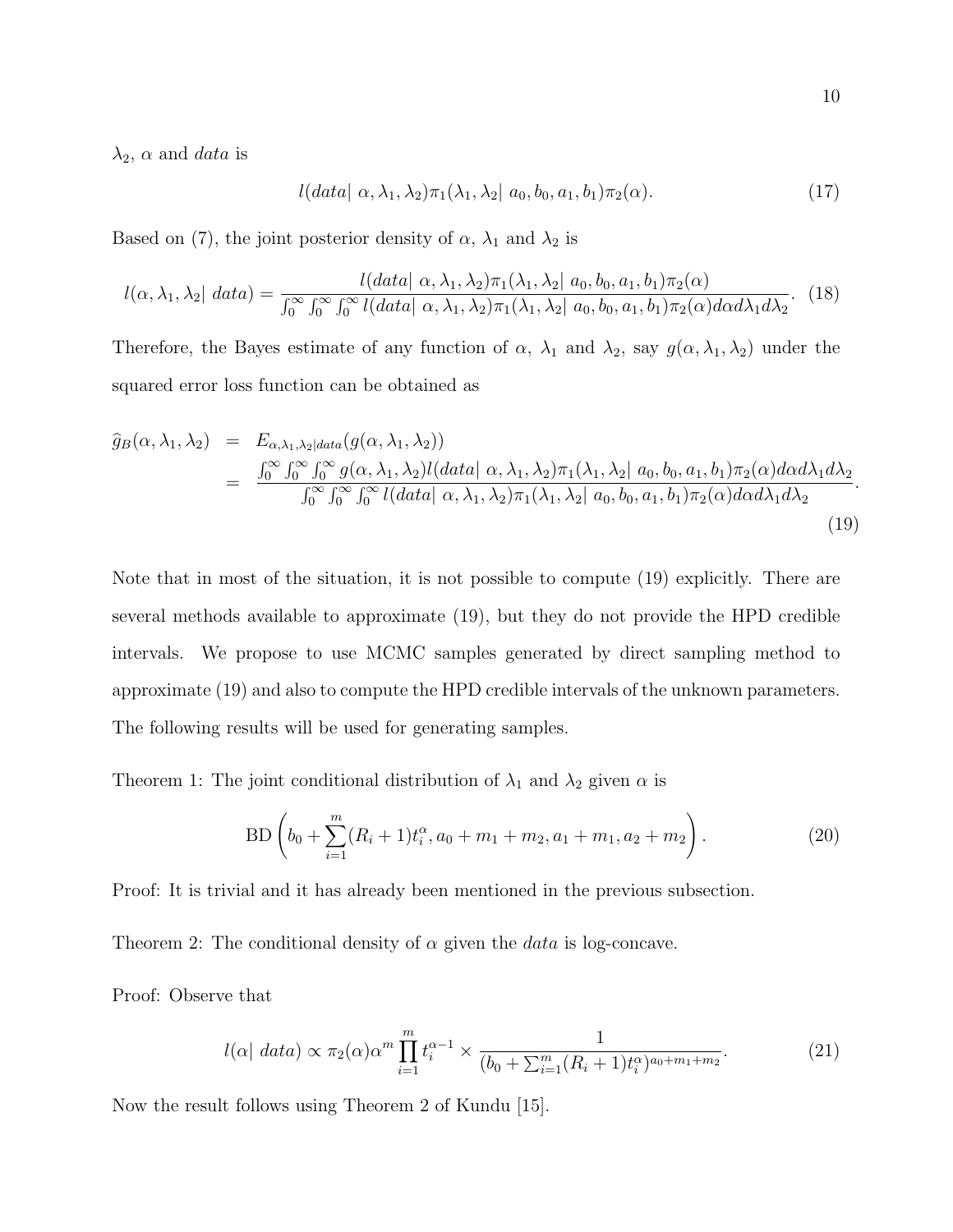Devroye [11] has suggested to generate samples from a general log-concave density function. Therefore, using Theorem 1 and Theorem 2, it is possible to generate MCMC samples from the joint posterior density function (18). We use the following algorithm:

#### Algorithm:

Step 1: Generate  $\alpha$  from (21) using the method suggested by Devroye [11].

Step 2: For given  $\alpha$ , generate  $(\lambda_1, \lambda_2)$  from (20), as suggested in Appendix A.

Step 3: Repeat Step 1 and Step 2, M times, and obtain  $(\alpha_1, \lambda_{11}, \lambda_{21}), \cdots, (\alpha_M, \lambda_{1M}, \lambda_{2M}).$ 

Step 4: The Bayes estimates  $\alpha$ ,  $\lambda_1$  and  $\lambda_2$  with respect to SEL function respectively as

$$
\widehat{\alpha}_B = \frac{1}{M} \sum_{k=1}^M \alpha_k, \quad \widehat{\lambda}_{1B} = \frac{1}{M} \sum_{k=1}^M \lambda_{1k} \quad \text{and} \quad \widehat{\lambda}_{2B} = \frac{1}{M} \sum_{k=1}^M \lambda_{2k}.
$$

Step 5: The corresponding posterior variances can be obtained respectively as

$$
\frac{1}{M} \sum_{k=1}^{M} (\alpha_k - \widehat{\alpha}_B)^2, \quad \frac{1}{M} \sum_{k=1}^{M} (\lambda_{1k} - \widehat{\lambda}_{1B})^2 \quad \text{and} \quad \frac{1}{M} \sum_{k=1}^{M} (\lambda_{2k} - \widehat{\lambda}_{2B})^2.
$$

Step 6: To obtain credible interval of  $\alpha$ , we order  $\{\alpha_i\}$ , as  $\alpha_{(1)} < \alpha_{(2)} < \cdots < \alpha_{(M)}$ . Then  $100(1-2\beta)\%$  credible intervals of  $\alpha$  become

$$
(\alpha_{(j)}, \alpha_{(j+M-2M\beta)}),
$$
 for  $j = 1, \cdots, 2M\beta$ .

Therefore,  $100(1-2\beta)\%$  HPD credible interval of  $\alpha$  becomes  $(\alpha_{(j^*}, \alpha_{(j^*+M-2M\beta)})$ , where  $j^*$  is such that

$$
\alpha_{(j^*+M-2M\beta)} - \alpha_{(j^*)} \le \alpha_{(j+M-2M\beta)} - \alpha_{(j)}
$$

for all  $j = 1, \dots, 2M\beta$ . Similarly, we obtain the HPD credible intervals for  $\lambda_1$  and  $\lambda_2$ .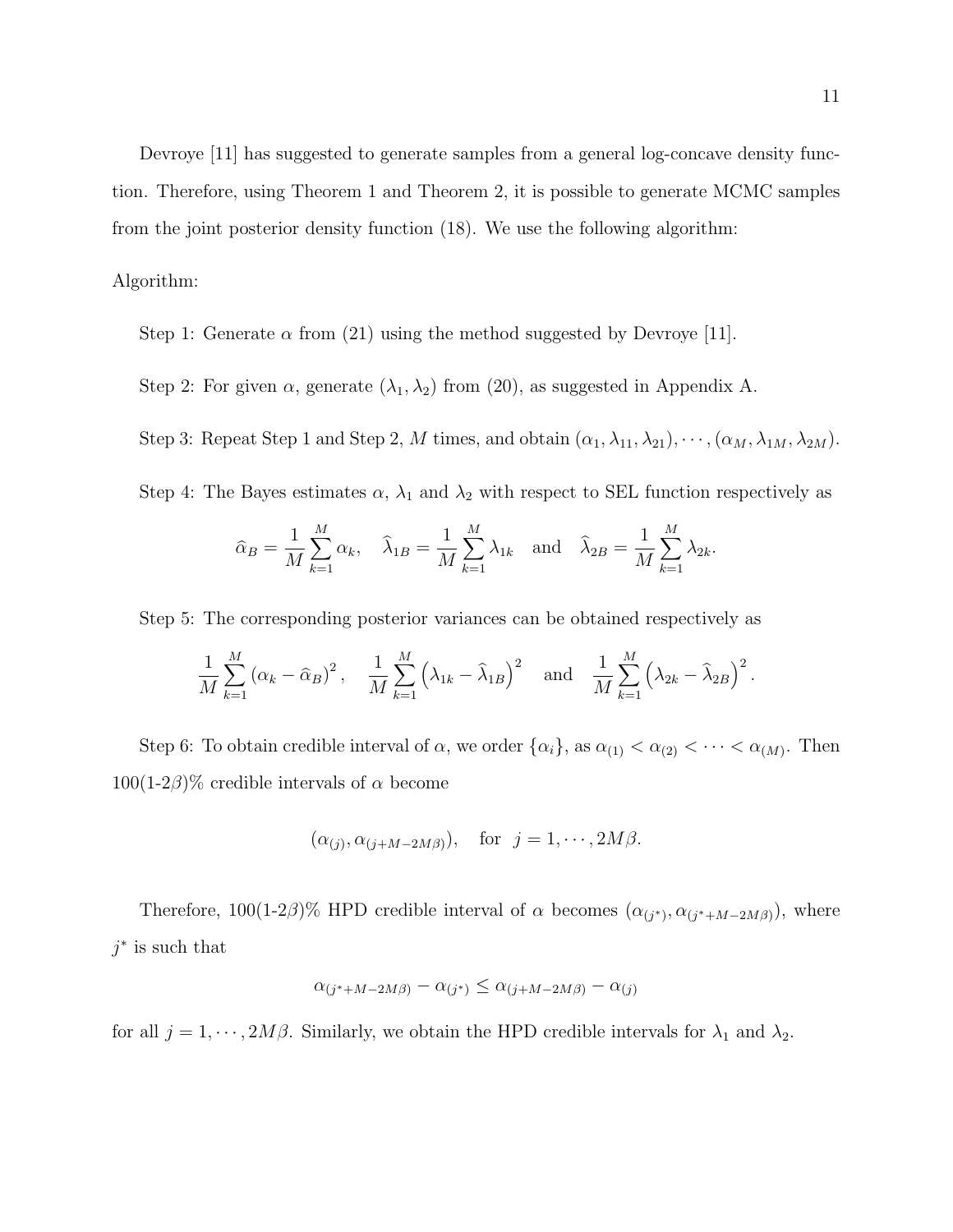### 4 NUMERICAL RESULTS AND DATA ANALYSIS

In this section we conduct a simulation study to investigate the performance of the proposed Bayes estimators and analyze a data set for illustration. The simulation study is carried out when both the shape and scale parameters are unknown.

#### 4.1 SIMULATION STUDY

We use different sample sizes n, different effective sample sizes m and the following sets of parameters  $\{\alpha = 1, \lambda_1 = 0.6, \lambda_2 = 0.4\}$  and  $\{\alpha = 2, \lambda_1 = 0.6, \lambda_2 = 0.4\}$ . For the simulation study, it is assumed that  $\alpha$  has gamma prior with the shape parameter a and scale parameter b. We consider non-informative and informative priors both for the shape and scale parameters. In case of non-informative prior we take  $a = b = a_0 = b_0 = a_1 = a_2 = 0$ . We call it as prior 0. The informative priors for the two sets of parameter values are given in Table 1. It may be noted that prior 1 and prior 3 are selected in such way that prior means are same as the original means. Hence prior 1 and prior 3 may be considered as the calibrated priors. Whereas prior 2 and prior 4 are not calibrated and they have been selected arbitrarily. Performance of the estimators are studied in terms of their biases and the mean squared errors (MSEs). We also compute the average lengths and the coverage percentages of the 95% HPD credible intervals based on MCMC samples generated by direct sampling.

Table 1: Different informative priors for the two sets of parameters

| Parameters | Prior                                                                                                                 |
|------------|-----------------------------------------------------------------------------------------------------------------------|
|            | $\alpha = 1, \lambda_1 = 0.6, \lambda_2 = 0.4$   Prior 1: $a = b = 5$ , $a_0 = b_0 = 2$ , $a_1 = 0.6$ and $a_2 = 0.4$ |
|            | Prior 2: $a=2.5$ , $b=1$ , $a_0=1$ , $b_0=1.5$ , $a_1=0.8$ and $a_2=0.9$                                              |
|            | $\alpha = 2, \lambda_1 = 0.6, \lambda_2 = 0.4$   Prior 3: $a = 5, b = 2.5, a_0 = b_0 = 2, a_1 = 0.6$ and $a_2 = 0.4$  |
|            | Prior 4: $a=5$ , $b=1.5$ , $a_0=2.5$ $b_0=1$ , $a_1=1.5$ and $a_2=0.6$                                                |

For both the parameter sets, we considered the following sampling schemes: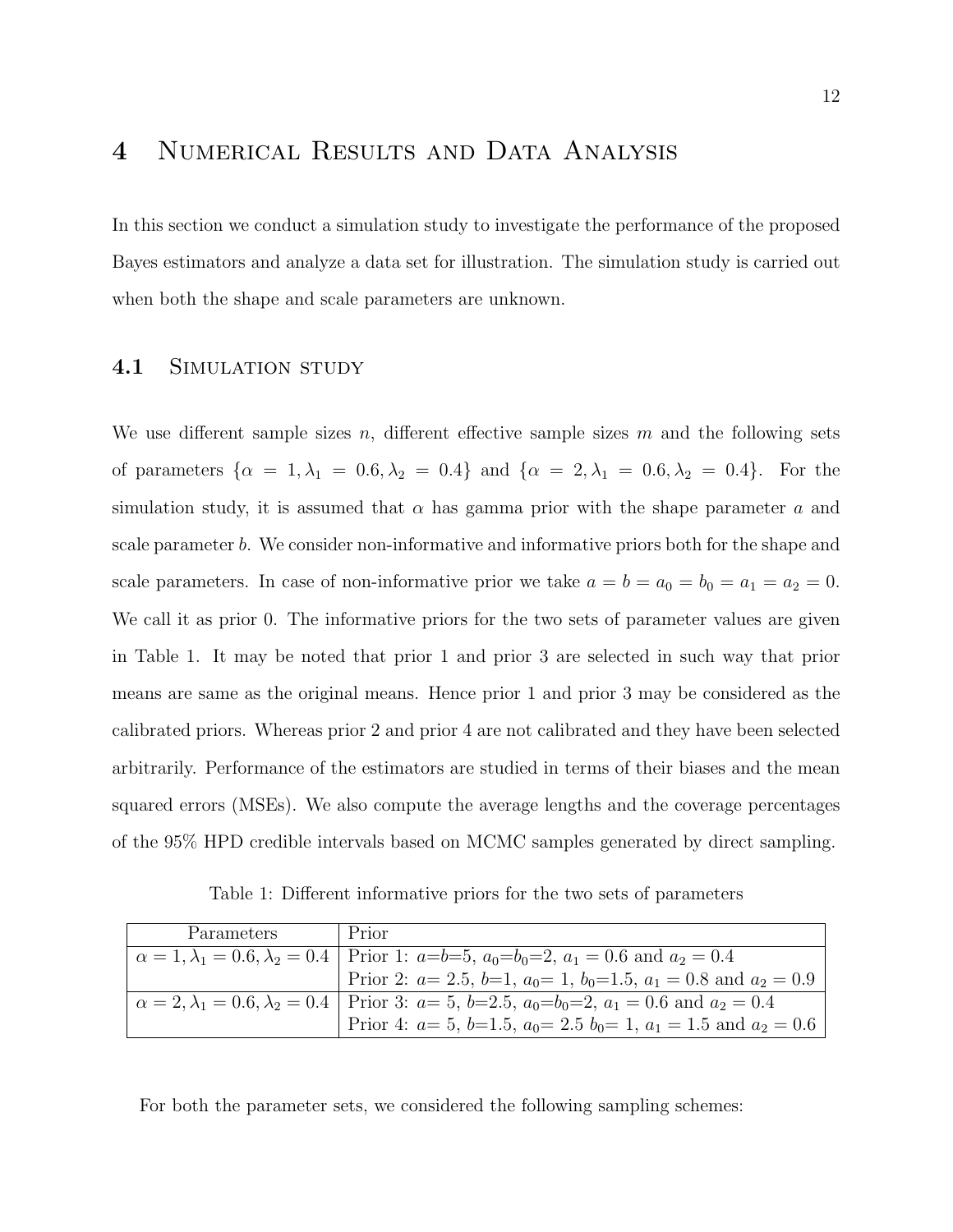- Scheme 1 (CS-1):  $n = 15$ ,  $m = 12$ ,  $R_1 = \cdots = R_{11} = 0$ ,  $R_{12} = 3$ ;
- Scheme 2 (CS-2):  $n = 30, m = 15, R_1 = \cdots = R_{14} = 0, R_{15} = 15;$
- Scheme 3 (CS-3):  $n = 40$ ,  $m = 15$ ,  $R_1 = \cdots = R_{14} = 0$ ,  $R_{15} = 25$ ;
- Scheme 4 (CS-4):  $n = 40$ ,  $m = 30$ ,  $R_1 = \cdots = R_{29} = 0$ ,  $R_{30} = 10$ ;
- Scheme 5 (CS-5):  $n = 40$ ,  $m = 30$ ,  $R_2 = \cdots = R_{30} = 0$ ,  $R_1 = 10$ ;
- Scheme 6 (CS-6):  $n = 40$ ,  $m = 30$ ,  $R_2 = \cdots = R_{29} = 0$ ,  $R_1 = R_{30} = 5$ ;
- Scheme 7 (CS-7):  $n = 40$ ,  $m = 30$ ,  $R_1 = \cdots = R_{14} = R_{17} = \cdots = R_{30} = 0$ ,  $R_{15} =$  $R_{16} = 5.$

Note that the sampling schemes CS-1, CS-2, CS-3 and CS-4 are the usual Type-II censoring schemes, that is  $n - m$  items are removed at the time of the m-th failure. The sampling scheme CS-5 is just the opposite of the Type-II censoring scheme and in this case  $n - m$ items are removed at the time of the first failure itself. This particular progressive censoring scheme is known as first step-censoring and this is a particular case of one-step censoring introduced by Balakrishnan *et al.* [4]. It is well known that for fixed n and m, the expected experimental time of the Type-II censoring scheme is less than the corresponding first step-censoring scheme. In fact for fixed n and m, the expected experimental time of any other censoring schemes are always between these two extremes. For example, the expected experimental time of the sampling scheme CS-6 and CS-7 will be between the schemes CS-4 and CS-5.

For generating the progressively censored Weibull samples, we use the algorithm suggestedin Balakrishnan and Sandhu [1]. For each data point we assigned the cause of failure as 1 or 2 with probability  $\lambda_1/(\lambda_1 + \lambda_2)$  and  $\lambda_2/(\lambda_1 + \lambda_2)$ , respectively. In each case we calculate Bayes estimates using 10000 MCMC samples and also the 95% HPD credible intervals. We also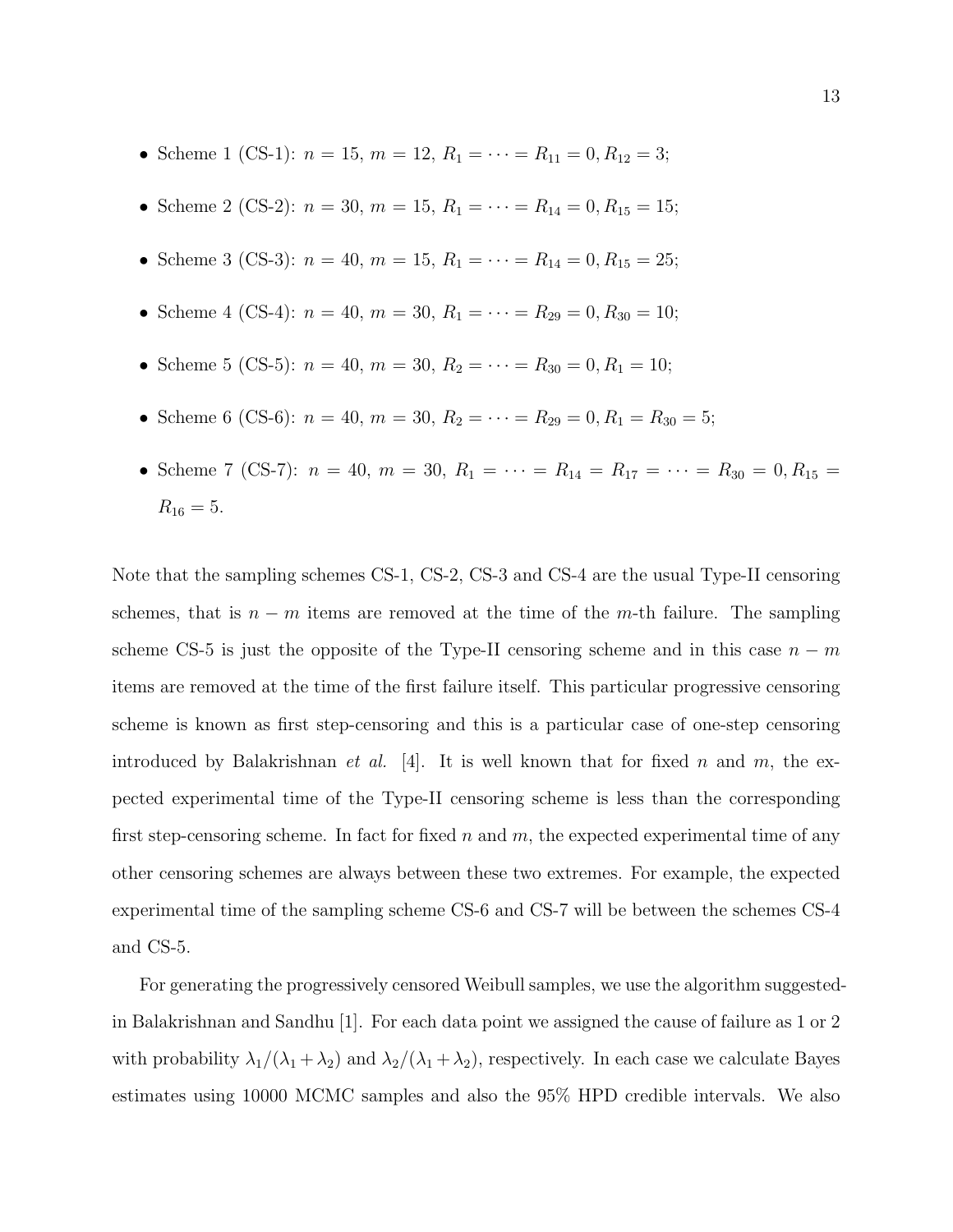compute maximum likelihood estimate (MLE) and 95% confidence interval for the purpose of comparison with the Bayes estimates. We replicate the process for 1000 times and compute average estimates, mean squared errors, average length of HPD credible intervals/confidence interval and coverage percentage. The results are reported in Tables 2-5.

Now we compare the performance of the Bayes estimators under different scenarios and MLEs in terms of biases, MSEs and length of credible intervals. From the simulation results, it can be seen that the performance of the Bayes estimates with respect to non-informative priors and MLEs are quite close, as expected. So, if we have no prior information on the unknown parameters, it is better to use MLEs than Bayes estimators, because the Bayes estimators are computationally more expensive. The performance of the Bayes estimators under informative calibrated priors (prior 1 and prior 3) is better than the MLEs or the Bayes estimators under non-informative prior and informative uncalibrated priors (prior 2 and prior 4), as expected.

#### 4.2 DATA ANALYSIS

In this section, we analyze two data sets for illustrative purpose.

Example 1: We consider the competing risks data set of Nelson [20], which consist of failure or censoring times for 139 appliances (36 in Group I, 51 in Group II, and 52 in Group III) subjected to a manual lifetime test. This example has been used by several authors for illustration, see for example, Crowder [10] and Park and Kulasekera [24]. Although there are three groups, we consider group II for illustration. There are 51 appliances in Group II. Fifteen failures are due to mode 11, 6 failures are due to other modes and remaining are censored observations. For illustrative purpose, we consider failure mode 11 as cause 1 and other failure failure modes are considered as cause 2. So there are 15 failures due to cause 1 and 6 failures due to cause 2. We first analyze the data assuming that the latent cause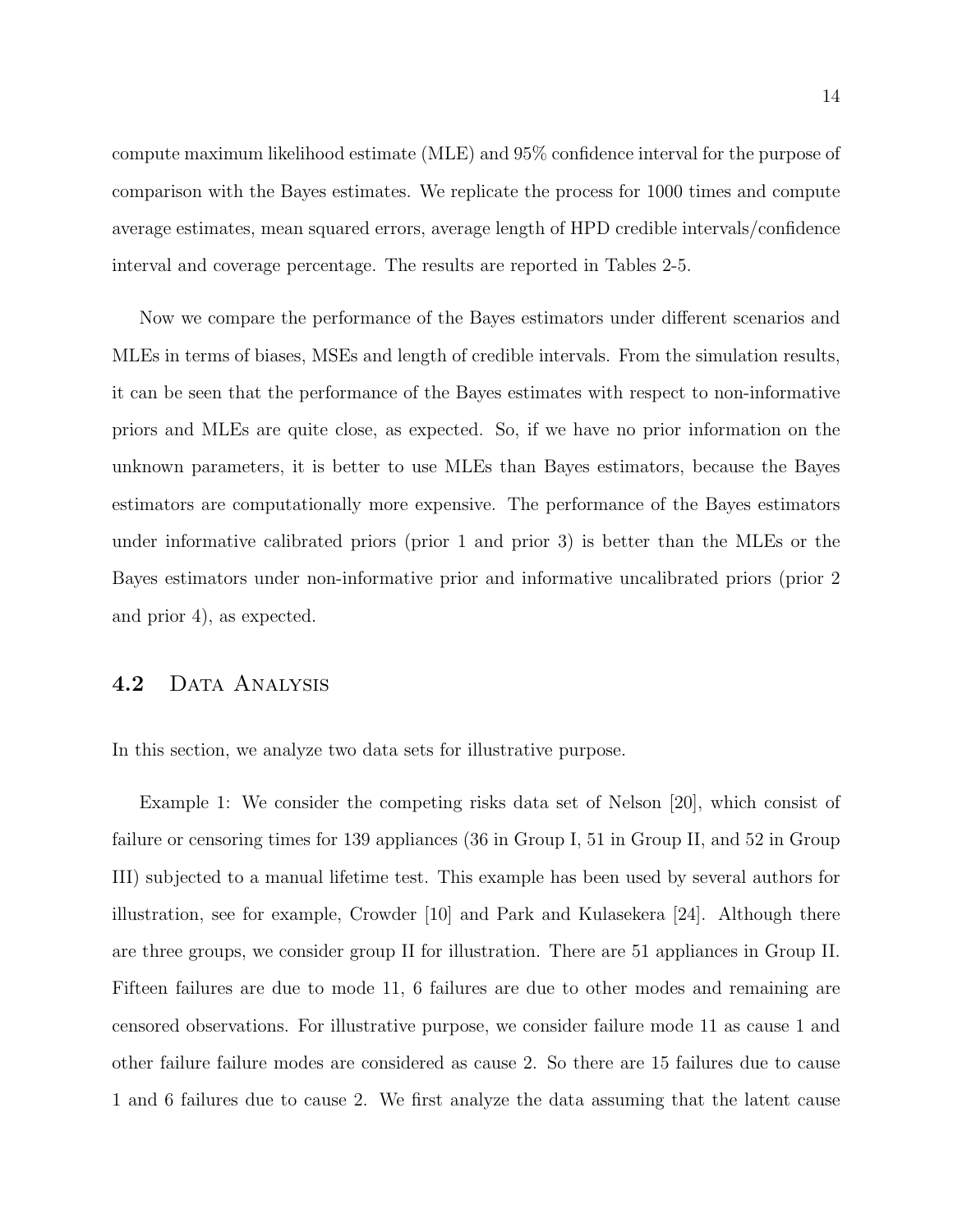of failures have independent Weibull distributions with the different shape ( $\alpha_1$  and  $\alpha_2$ ) and scale parameters  $(\lambda_1 \text{ and } \lambda_2)$ . The maximum likelihood estimate of the shape parameters are  $\hat{\alpha}_1 = 1.433398$  and  $\hat{\alpha}_2 = 0.983995$  with standard errors 0.29338 and 0.35120, respectively. When we perform the following testing of hypothesis problem:  $H_0$ :  $\alpha_1 = \alpha_2$ , we cannot reject the null hypothesis, this justifies that shape parameters can be taken as equal.

Next we analyze the data by generating progressively type-II censored data from the original data set. We generate progressively type-II censored sample with  $m = 12$  and censoring schemes  $R_1 = 5$ ,  $R_2 = 2$ ,  $R_3 = 2$ ,  $R_4 = 2$ ,  $R_5 = 14$ ,  $R_6 = 0$ ,  $R_7 = 0$ ,  $R_8 = 0$ ,  $R_9 = 3, R_{10} = 0, R_{11} = 6$  and  $R_{12} = 5$ . The progressively type-II sample is (45, 2), (47, 1), (73, 1), (145, 1), (281, 2), (311, 1), (471, 2), (490, 1), (569, 2), (575, 1), (630, 1), (838, 1). Here we have  $m_1 = 8$  failure due to cause 1 and  $m_2 = 4$  failures due to cause 2. The maximum likelihood estimates of  $\alpha$ ,  $\lambda_1$  and  $\lambda_2$  with standard error in parentheses are 1.34094 (0.31988), 0.000051 (0.00010) and 0.000025 (0.000052), respectively. The asymptotic 95% confidence intervals of  $\alpha$ ,  $\lambda_1$  and  $\lambda_2$  based on observed information matrix are (0.71397, 1.96790), (-0.00015, 0.00028), (-0.00008, 0.000128).

Next, we compute the Bayes estimate of  $\alpha$ ,  $\lambda_1$  and  $\lambda_2$ . We compute Bayes estimate under non-informative priors, since we have no prior information about the unknown parameters. Based on data, the posterior density function of  $\alpha$  can be approximated by the gamma density function by equating the first two moments. The scale and shape parameters of the approximate gamma distribution are 17.3962 and 13.0559, respectively. Based on 10,000 MCMC samples, the Bayes estimates of  $\alpha$ ,  $\lambda_1$  and  $\lambda_2$  are 1.33406 (0.32239), 0.00025 (0.00061) and 0.00012 (0.00030). The 95% HPD credible intervals are (0.74162, 1.97743), (7.587188e-010, 0.00105) and (3.793594e-010, 0.00052), respectively.

Example 2: Here we consider another set of data to illustrate our methodology. We analyze the data of a lung cancer clinical trial being conducted by the Eastern Cooperative Oncology Group, Lagakos [18]. There are 194 cases with 83 deaths from cause 1 (local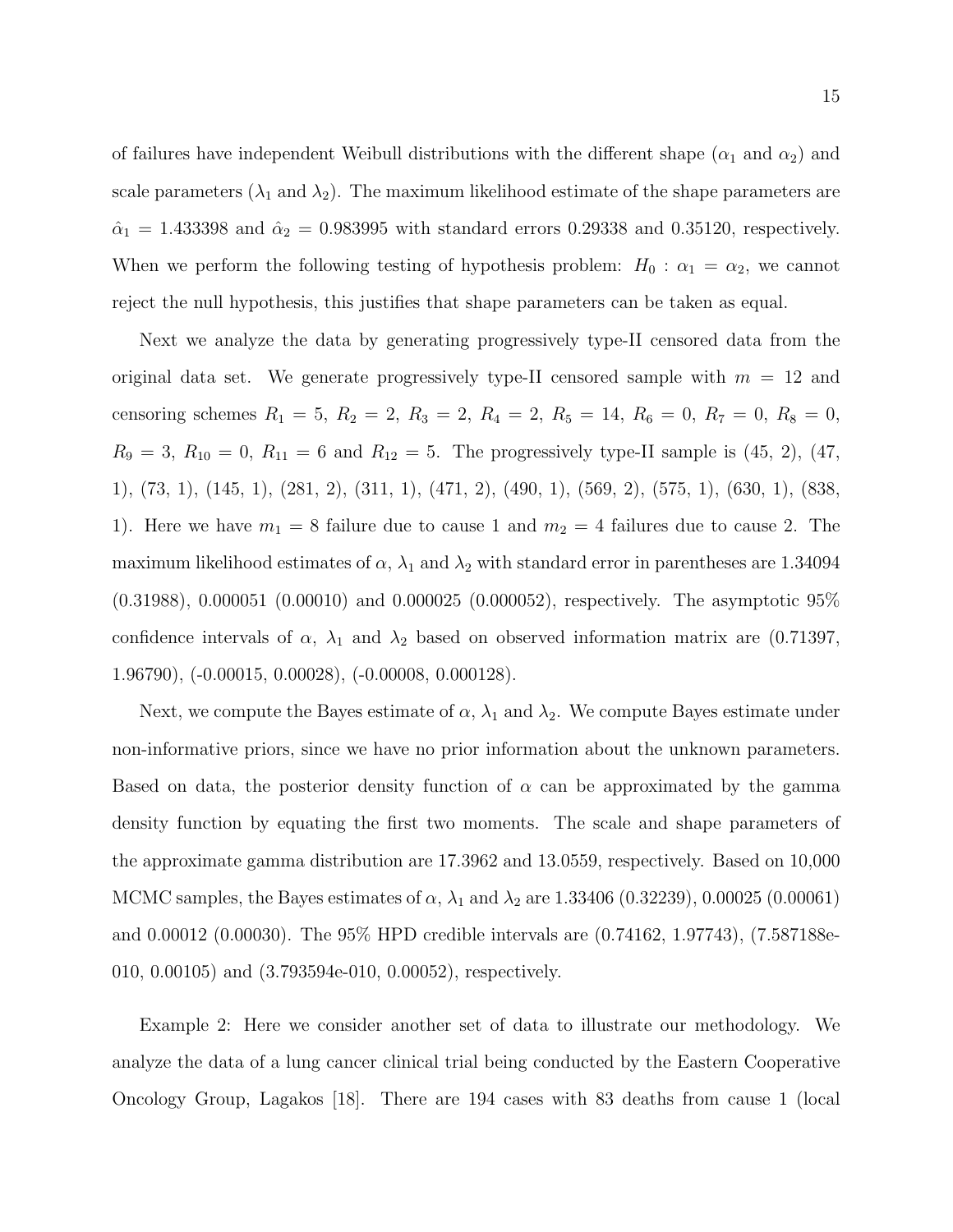spread of disease) and 44 from cause 2 (metastatic spread), the remaining 67 times being right-censored. We analyze this data set how the proposed method can be applied for random censored data. The present data set is an example of competing risks data with exactly two causes of failure. The latent failure times independently Weibull distributed with same shape parameters but different scale parameters (See Crowder [10]). The data set was analyzed with different shape parameters to check whether the shape parameters are equal or not. Let  $\alpha_1$  and  $\alpha_2$  be the shape parameters of two latent time distributions. The maximum likelihood estimate of  $\alpha_1$  and  $\alpha_2$  are  $\hat{\alpha}_1 = 1.30374$  and  $\hat{\alpha}_2 = 1.36784$  with standard error 0.05731 and 0.08895, respectively. It is clear that the there is no significant difference between the shape parameter values. In this case also the null hypothesis  $H_0$  :  $\alpha_1 = \alpha_2$  cannot be rejected. Hence the shape parameter for both the Weibull distribution can be taken as equal. The justification for Weibull distribution is given in Crowder [10].

The maximum likelihood estimates of  $\alpha$ ,  $\lambda_1$  and  $\lambda_2$  with standard errors in parentheses are 1.32547 (0.08547), 0.00767 (0.00240) and 0.00407 (0.00134), respectively. The asymptotic 95% confidence intervals of  $\alpha$ ,  $\lambda_1$  and  $\lambda_2$  based on observed information matrix are (1.15795, 1.49299),  $(0.00297, 0.01237)$  and  $(0.00144, 0.0067)$ . Next we compute Bayes estimates of  $\alpha$ ,  $\lambda_1$  and  $\lambda_2$  under non-informative priors. Based on data, the posterior density function of  $\alpha$  can be approximated by the gamma density function by equating the first two moments. The scale and shape parameters of the approximate gamma distribution are 240.0418 and 181.3844, respectively. Based on 10,000 MCMC samples, the Bayes estimates of  $\alpha$ ,  $\lambda_1$  and  $\lambda_2$  with standard errors in parentheses are 1.32493 (0.08584), 0.00800 (0.00236) and 0.00424 (0.00125). The 95% HPD credible intervals are (1.16285, 1.49920), (0.00397, 0.01277) and  $(0.00210, 0.00677).$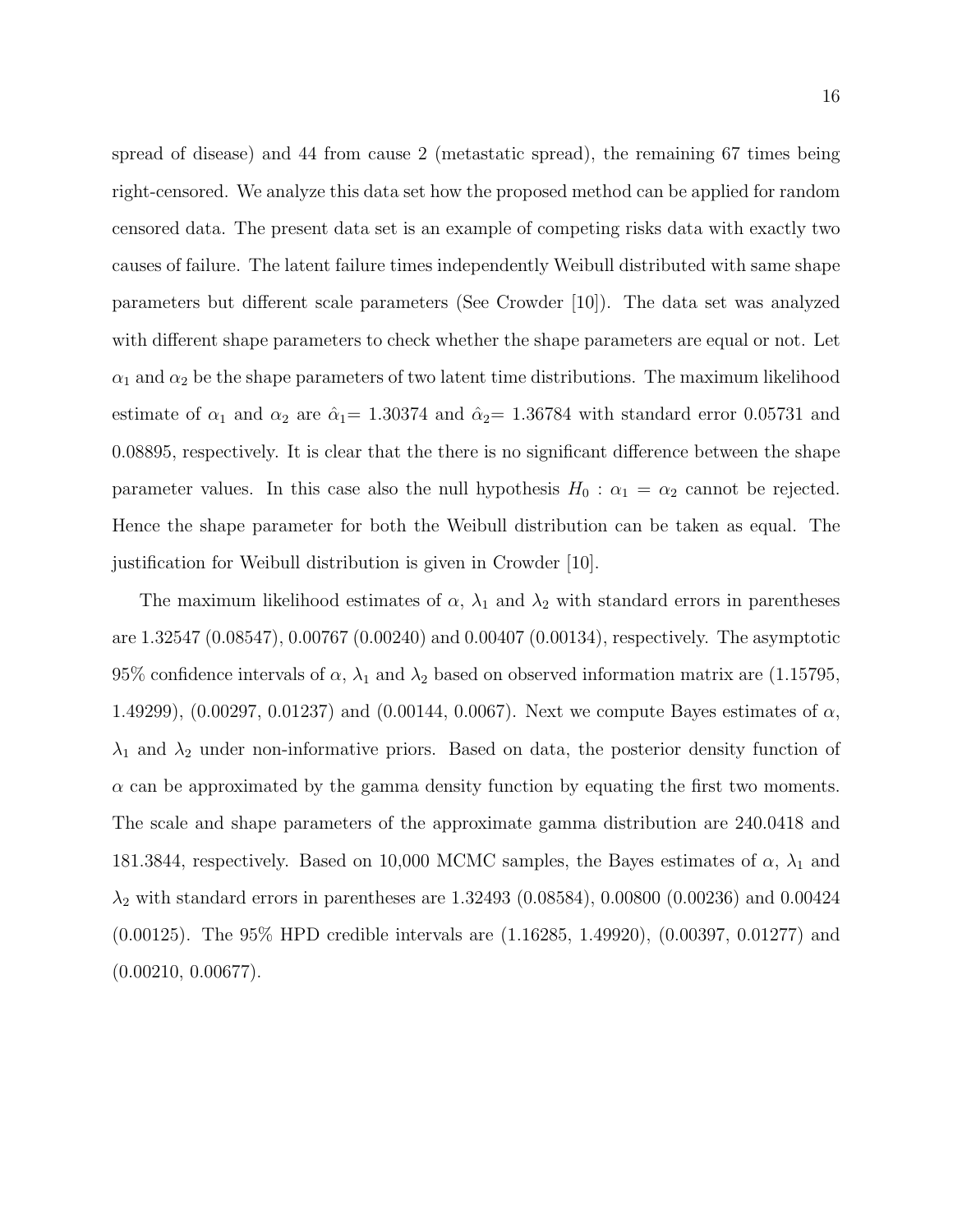### 5 Optimal Censoring Scheme

Till this point we have discussed the Bayesian inference of the unknown parameters for progressively censored competing risks data. It is assumed so far that the progressive censoring is pre-fixed, *i.e.* n, m and  $R_1, \dots, R_m$  are known apriori. But in practice the natural question is, whether we should choose the progressive censoring scheme based on convenience or based on some scientific criterion.

In the last few years finding the "optimum" censoring scheme has received considerable attention in the recent statistical literature, see for example Balakrishnan and Aggarwala [2] (Chapter 10), Ng et al. [21], Balasooriya et al. [6], Burkschat [7], Burkschat et al. [8] and the references cited therein. Optimum censoring scheme means, among all the possible progressive censoring schemes, find the scheme which is "best", with respect to a certain criterion. Naturally we would like to choose that censoring scheme which provides maximum "information" of the unknown parameters. Intuitively, it is quite clear that if we do not have any restriction on n and m, we should choose  $n = m$  and n should be as large as possible. In practice often we do not have any choice of  $n$  and  $m$ , and hence from now onwards if nothing is mentioned it is assumed that  $n$  and  $m$  are fixed.

Now all possible progressive censoring schemes, for fixed  $n$  and  $m$ , means all possible choices of  $R_1, \dots, R_m$ , such  $R_1 + \dots + R_m = n - m$ . Therefore, in this section, if nothing is mentioned it is assumed that  $n$  and  $m$  are fixed. There are two issues involved in dealing with the optimum censoring scheme, namely (i) find a proper criterion, (ii) with respect to that criterion find the best censoring scheme. Interestingly both are quite important and none of them is an trivial issue in this case.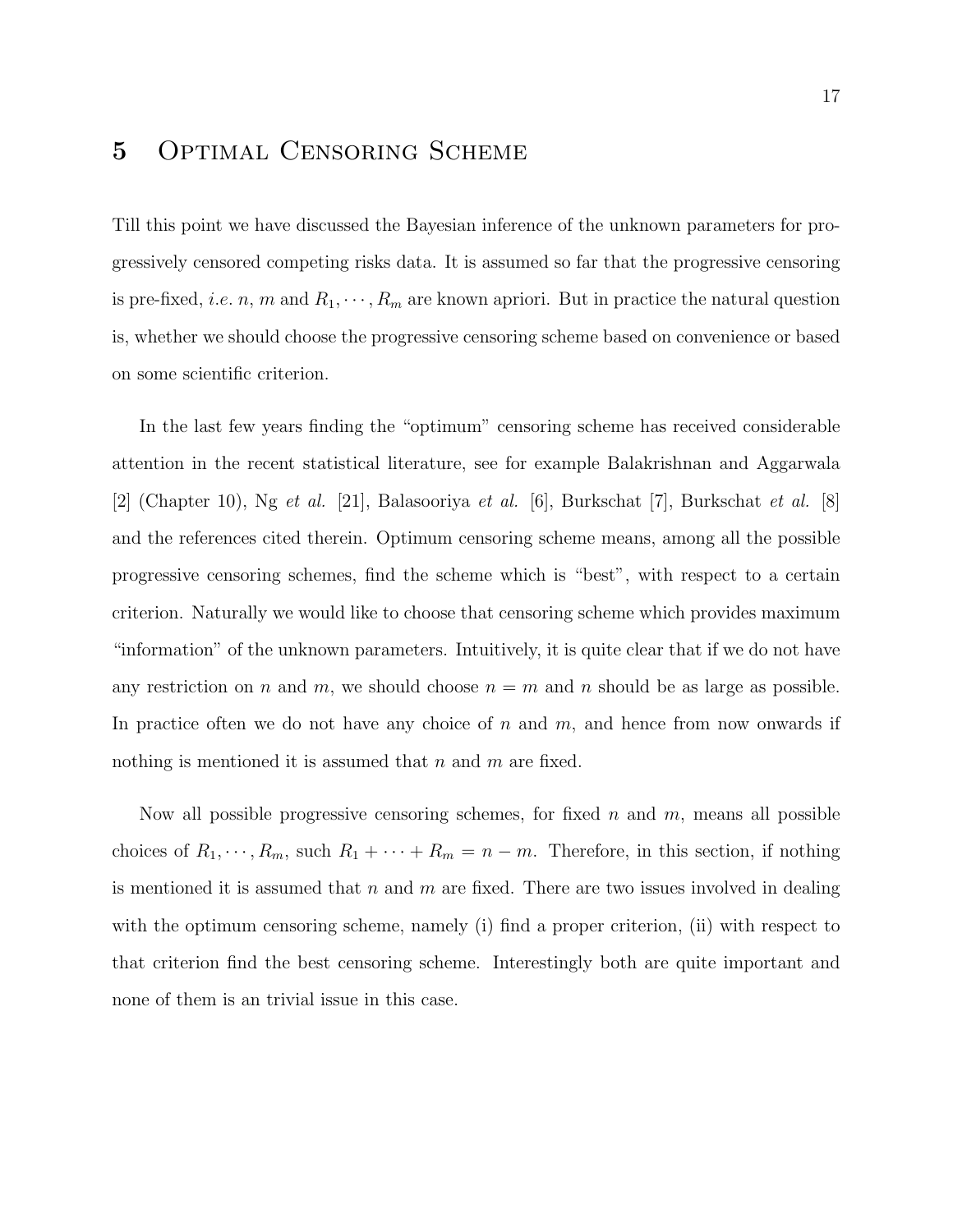### 5.1 PRECISION CRITERION

To find a proper criterion, one needs to define an "information measure" of a given sampling scheme  $R = \{R_1, \dots, R_m\}$ . Once the information measure of a given sampling scheme is properly defined, it is possible to compare two different sampling schemes, and hence the "optimum" censoring scheme can be obtained. It is clear that "optimum" censoring scheme will depend on the "information" measure defined for a given scheme R.

First let us discuss how the "information" measure can be defined for a given  $R$ , and how it can be used to compare two different censoring schemes. In this respect, the Fisher information of the given censoring scheme seems to be a natural choice. If only one parameter is unknown, then comparison between the two Fisher information of two censoring schemes, simply boils down to compare two real numbers. But if more than one parameter is unknown, then comparison of two censoring schemes means to compare two Fisher information matrices, which may not be a trivial issue. Different methods have been proposed in the literature to compare two Fisher information matrices, for example the trace or determinant of the Fisher information matrix. But unfortunately it is known that they are not scale invariant.

Alternatively, the variances of the  $100p$ -th quantile estimator can be used as an information measure for a given censoring scheme, and hence can be used quite effectively to compare two different censoring schemes. Zhang and Meeker  $|28|$  and Ng *et al.*  $|21|$  used this criterion to find optimum censoring schemes in two different problems. It may be mentioned that the above criterion is scale invariant, but it may depend on  $p$ , and it may be chosen based on some practical consideration. Zhang and Meeker [28] and Ng et al. [21] used  $p = 0.95$  and 0.99, but other values of p also can be chosen.

Recently, Pareek *et al.* [23] proposed the following two information measures for a given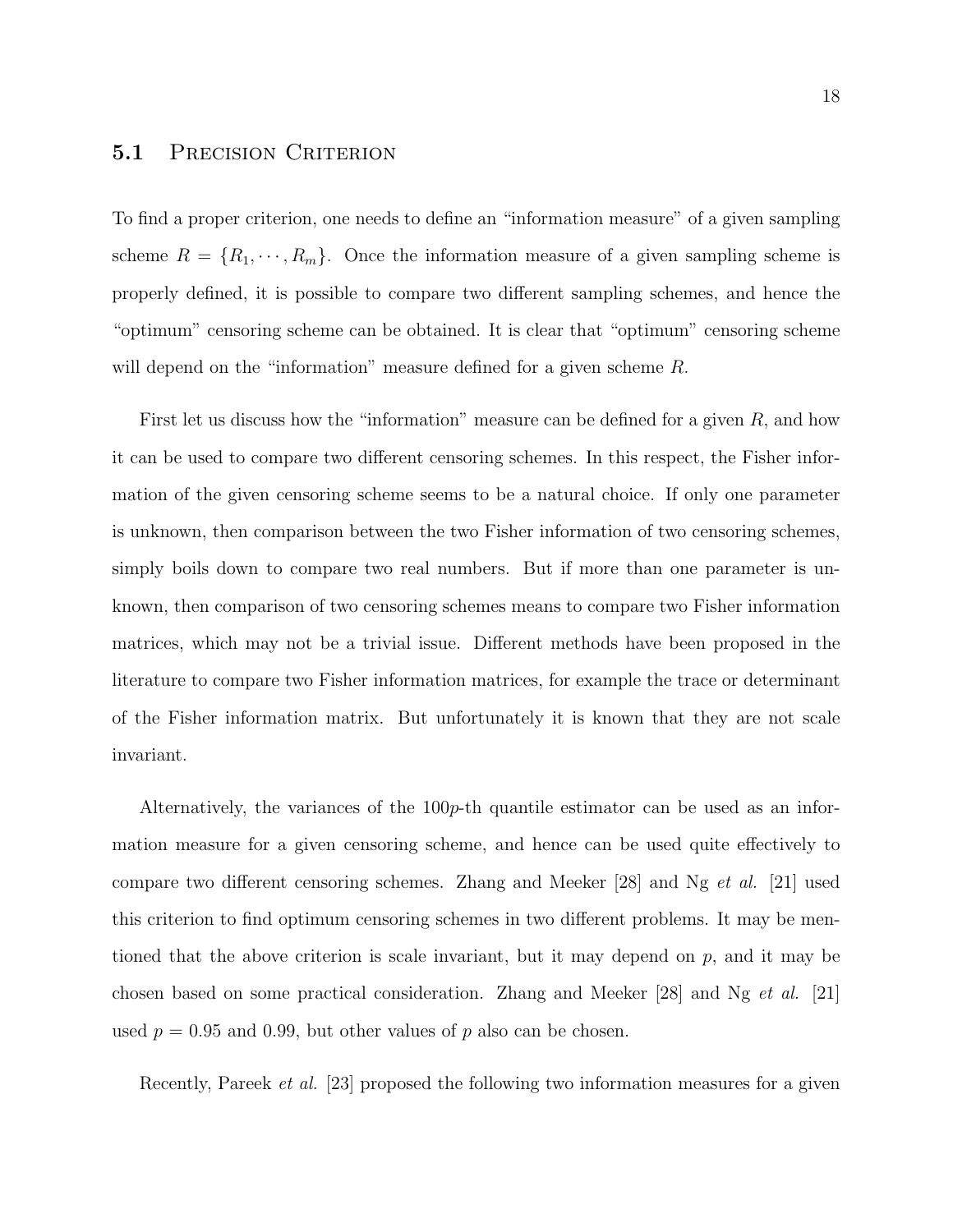progressive censoring scheme  $R$ , in the frequentist context and when the competing risks data are observed. Suppose the p-quantile points of the two latent lifetime distributions are

$$
T_{p,1} = \left[ -\frac{1}{\lambda_1} \ln(1-p) \right]^{\frac{1}{\alpha}}, \text{ and } T_{p,2} = \left[ -\frac{1}{\lambda_2} \ln(1-p) \right]^{\frac{1}{\alpha}} \tag{22}
$$

for cause 1 and cause 2 respectively. Then for fixed  $0 \leq w \leq 1$ , the Criterion 1 is defined as

$$
C_1(R) = wVar\left(\ln \widehat{T}_{p,1}\right) + (1 - w)Var\left(\ln \widehat{T}_{p,2}\right)
$$
\n(23)

here  $Var\left(\ln \widehat{T}_{p,1}\right)$  and  $Var\left(\ln \widehat{T}_{p,2}\right)$  are the asymptotic variance of the MLEs of  $\ln \widehat{T}_{p,1}$  and  $\ln \widehat{T}_{p,2}$  respectively, and although they might depend on the censoring scheme R, but we are not making it explicit for brevity. The weight  $w$  should be chosen depending on the importance the practitioner wants to put on cause 1 or cause 2.

Similarly, Criterion 2 has been proposed as

$$
C_2(R) = w \int_0^1 Var \left( \ln \hat{T}_{p,1} \right) dW_1(p) + (1 - w) \int_0^1 Var \left( \ln \hat{T}_{p,2} \right) dW_2(p), \tag{24}
$$

here w,  $Var\left(\ln \widehat{T}_{p,1}\right)$  and  $Var\left(\ln \widehat{T}_{p,2}\right)$  are same as defined before. Moreover, the weight functions  $W_1(p) \ge 0$ ,  $W_2(p) \ge 0$  and they satisfy

$$
\int_0^1 dW_1(p) = \int_0^1 dW_2(p) = 1.
$$
\n(25)

The two weight functions  $W_1(\cdot)$  and  $W_2(\cdot)$  have to be decided before hand depending on the problem, see for example Pareek et al. [23] for discussions.

Following the procedure of Kundu [15], the natural modifications of  $C_1(R)$  and  $C_2(R)$ will be

CRITERION 1: Let for any censoring scheme  $R$ 

$$
C_1^B(R) = wE_{data} \left[ V_{posterior} \left( \ln T_{p,1} \right) \right] + (1 - w) E_{data} \left[ V_{posterior} \left( \ln T_{p,2} \right) \right]. \tag{26}
$$

Here  $V_{posterior}\left(\ln \widehat{T}_{p,1}\right)$  and  $V_{posterior}\left(\ln \widehat{T}_{p,2}\right)$  denote the posterior variance of  $\ln T_{p,1}$  and  $\ln T_{p,2}$ respectively. Moreover,  $E_{data}(\cdot)$  means unconditional expectation with respect to the data.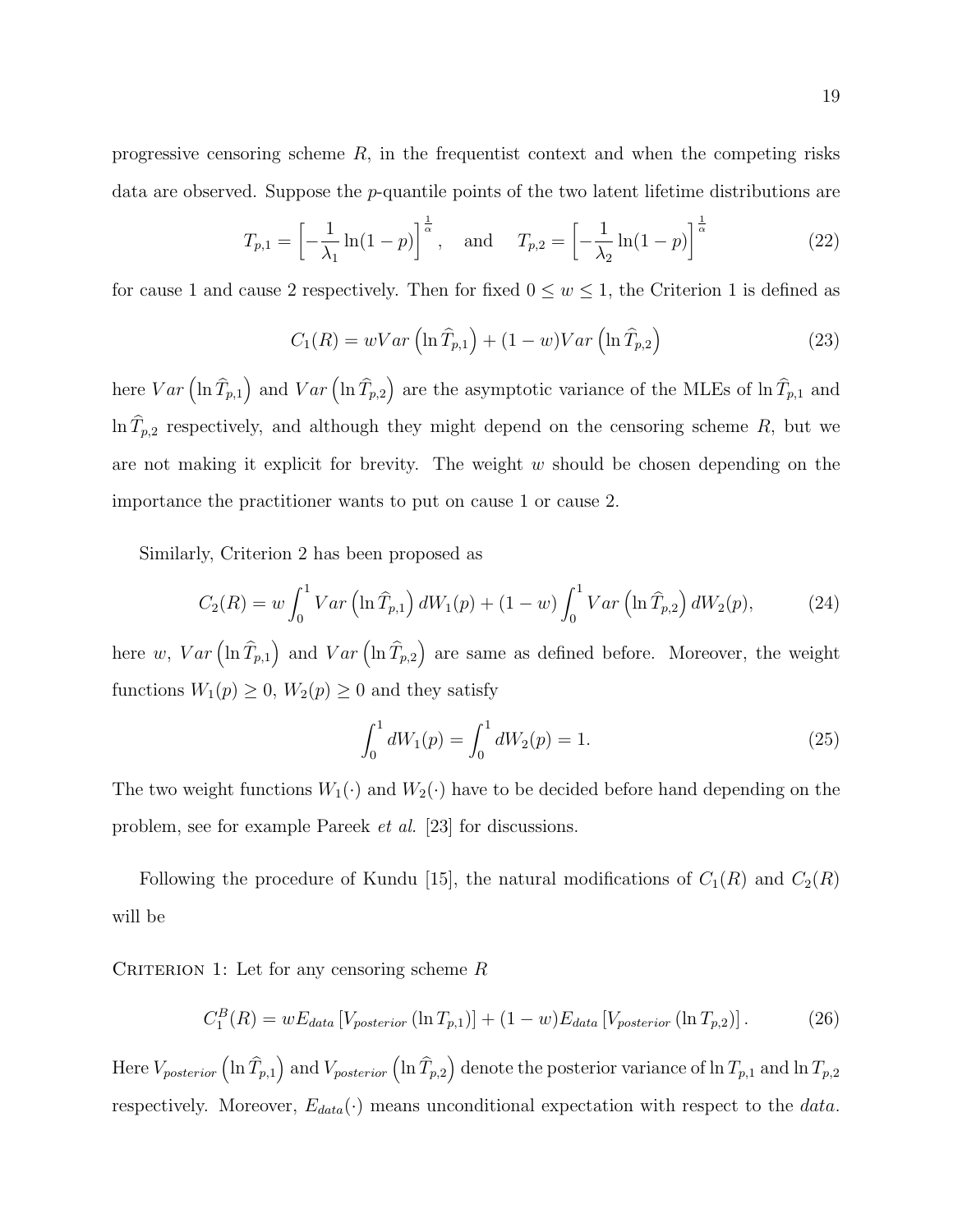If we have two censoring schemes say  $R^1 = \{R_1^1, \dots, R_m^1\}$  and  $R^2 = \{R_1^2, \dots, R_m^2\}$ , we say  $R^1(R^2)$  is better than  $R^2(R^1)$  if  $C_1^B(R_1) < (>) C_1^B(R_2)$ .

CRITERION 2: If for any censoring scheme  $R$ 

$$
C_2^B(R) = wE_{data} \left[ \int_0^1 V_{posterior} \left( \ln T_{p,1} \right) dW_1(p) \right] + (1-w) E_{data} \left[ \int_0^1 V_{posterior} \left( \ln T_{p,2} \right) dW_2(p) \right],
$$
\n(27)

then we say  $R^1(R^2)$  is better than  $R^2(R^1)$  if  $C_2^B(R_1) < (>) C_2^B(R_2)$ .

It is clear that the computation of (26) and (27) are not very easy. We have used Monte Carlo simulation technique to approximate (26) and (27), as proposed in Kundu [15]. For illustrative purposes, we present the optimal sampling scheme for different objective functions (OF) for selected combination of m and n. Here it is assumed  $a_1 = a_2 = b_1 = b_2 = 1.0$ , and  $a_0 = b_0 = 2$ . We have used the minimum trace criterion (OF-1), minimum determinant criterion (OF-2), and the minimum sum of the variances of the  $p$ -th percentile estimators for different choices of p, namely  $p = 0.1$  (OF-3),  $p = 0.99$  (OF-4). Finally we have also computed the optimum scheme based on the minimum sum of the weighted variances (OF-5) under the assumption that  $W_1(p) = W_2(p) = 1$  for all  $0 \le p \le 1$ . Moreover in calculating OF-3, OF-4 and OF-5, it is assumed that  $w = 1/2$ .

Note that in all cases the optimization has to be performed numerically. They are discrete optimization problem. For a given  $n$  and  $m$ , the optimum censoring scheme with respect to to a given criterion can be found by exhaustive search for all possible values of  $R_i$ 's satisfying (2). The results are reported in Tables 6 and 7. Since Type-II censoring scheme is a particular choice of the general progressive censoring scheme, and it is one of the most used censoring scheme, we report the relative efficiency and also the relative expected experimental time of the Type-II censoring scheme with respect to the optimal censoring scheme. To compute relative efficiency, we need expected Fisher information matrix. The expression of expected Fisher information matrix is given in Appendix B. It is clear that the relative expected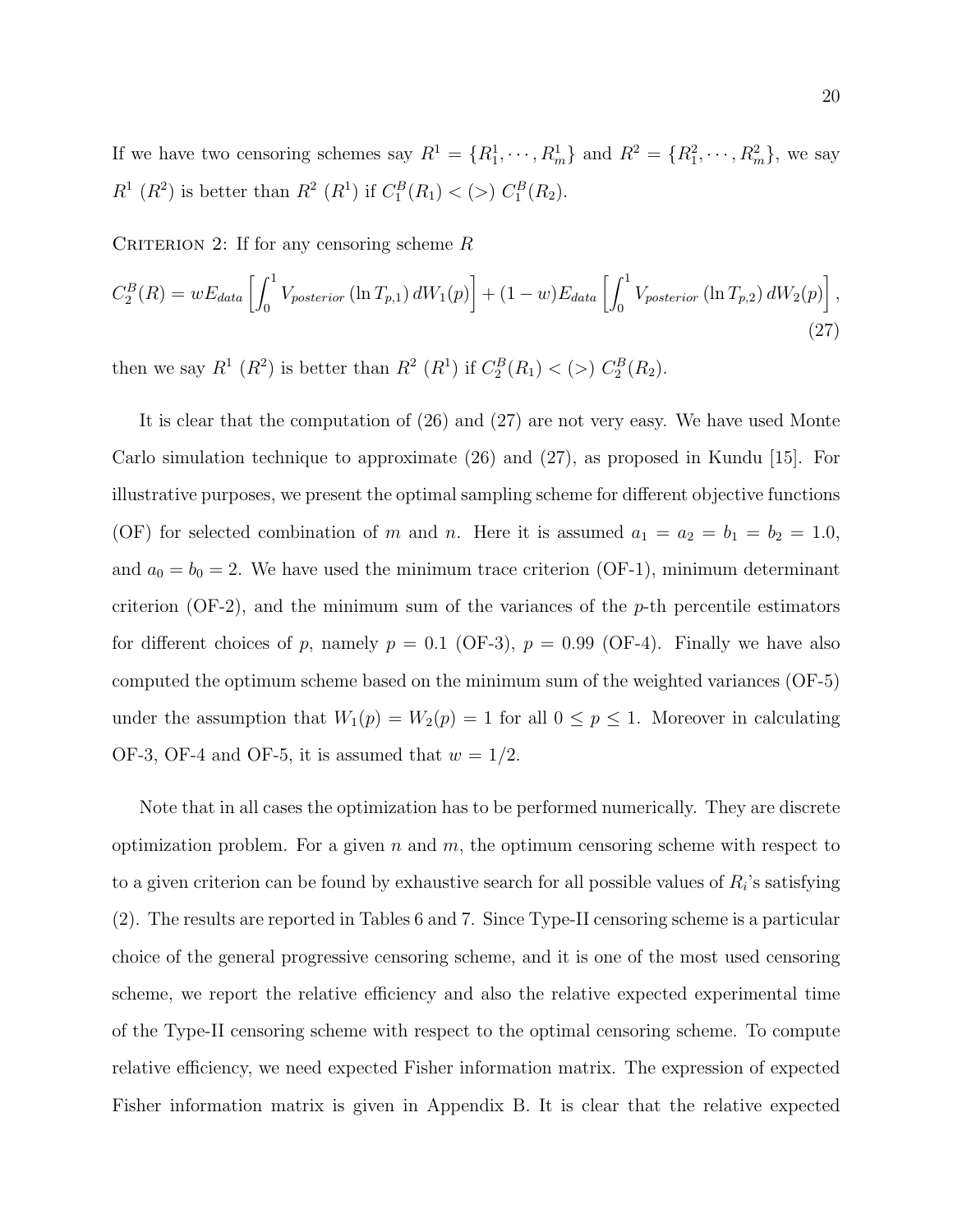experimental time of the Type-II censoring scheme is significantly smaller than the optimal censoring scheme, but the relative efficiencies are quite high. That justifies the overwhelming popularity of the Type-II censoring scheme.

### 6 Concluding remarks

In this work, we have considered the Bayesian analysis of the competing risks data when they are Type-II progressively censored. Latent failure time modeling of Cox [9] has been assumed in analyzing the competing risks data. The latent lifetime distributions are assumed to be Weibull with the same shape but different scale parameters. Although, in this paper we have mainly dealt with two causes of failure only, the work can be extended to more than two causes of failure. Prior selection has been suggested using the idea of Pena and Gupta [25], which is a very flexible prior.

We have proposed different criteria for selecting optimal censoring schemes and presented some optimal censoring scheme for selected choice of  $n$  and  $m$ . We further compute the relative efficiency of the Type-II censoring schemes with the optimal censoring schemes. It is observed that the relative efficiency of the Type-II censoring schemes is quite high. It justifies the usefulness of the Type-II censoring scheme in practice.

### Acknowledgements:

The auhtors would like to thank one anonymous referee for many constructive suggestions.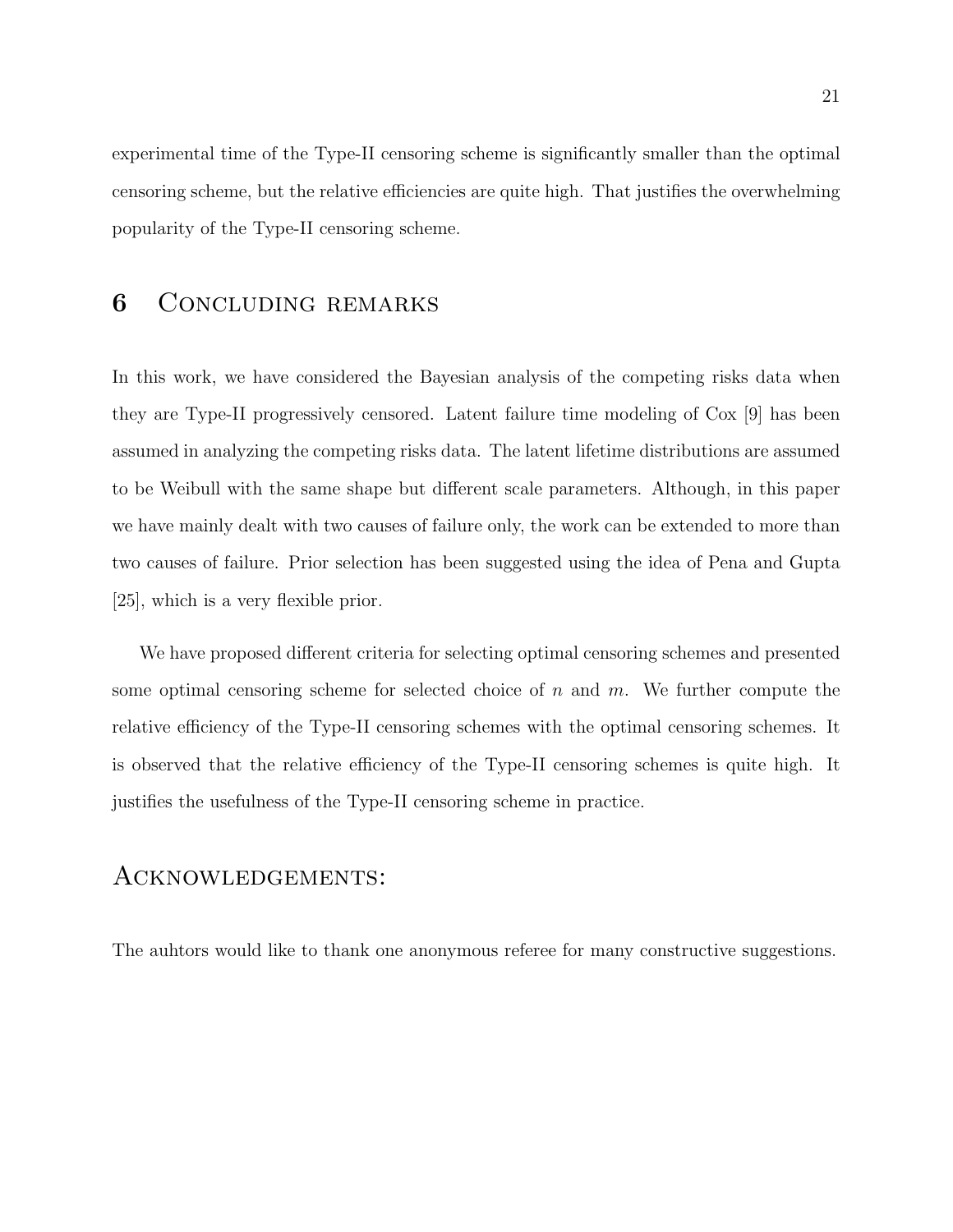# APPENDIX A: GENERATION FROM BETA-DIRICHLET DISTRI-**BUTION**

In this appendix we will mention how to generate samples from  $(20)$ . It has already been shown that

$$
(\lambda_1, \lambda_2) \sim \text{BD}\left(b_0 + \sum_{i=1}^m (R_i + 1)t_i^{\alpha}, a_0 + m_1 + m_2, a_1 + m_1, a_2 + m_2\right) \Leftrightarrow
$$
  

$$
(\lambda_1 + \lambda_2) \sim \text{Gamma}\left(a_0 + m_1 + m_2, b_0 + \sum_{i=1}^m (R_i + 1)t_i^{\alpha}\right) \text{ and}
$$
  

$$
\lambda_1 | (\lambda_1 + \lambda_2) \sim \text{Beta}(a_1 + m_1, a_2 + m_2).
$$

Therefore, first we generate from a gamma distribution with the shape and scale parameters as  $a_0 + m_1 + m_2$  and ,  $b_0 + \sum_{n=1}^{m}$  $i=1$  $(R_i + 1)t_i^{\alpha}$  respectively, and then we generate from a Beta distribution with the parameters as  $a_1+m_1$  and  $a_2+m_2$  respectively. Note that the generation from a Beta distribution can be easily performed using the acceptance-rejection principle, where the dominating function can be taken as the uniform (0, 1).

## Appendix B: Expected Fisher Information Matrix

For completeness purposes we have provided the expected Fisher information matrix. Let us use the following notation;

$$
r_j = m - j + 1 + \sum_{i=j}^{m} R_i
$$
,  $c_{j-1} = \prod_{i=1}^{j} r_i$ ,  $a_{1,1} = 1$ ,  $a_{i,j} = \prod_{k=1, k \neq i}^{j} \frac{1}{r_k - r_i}$ .

If the  $3 \times 3$  expected Fisher information matrix is denoted by E, then

$$
E = \begin{bmatrix} E_{11} & E_{12} & E_{13} \\ E_{21} & E_{22} & E_{23} \\ E_{31} & E_{32} & E_{33} \end{bmatrix} = -E \begin{bmatrix} \frac{\partial^2 \ln l(\alpha, \lambda_1, \lambda_2)}{\partial \alpha^2} & \frac{\partial^2 \ln l(\alpha, \lambda_1, \lambda_2)}{\partial \alpha \partial \lambda_1} & \frac{\partial^2 \ln l(\alpha, \lambda_1, \lambda_2)}{\partial \alpha \partial \lambda_2} \\ \frac{\partial^2 \ln l(\alpha, \lambda_1, \lambda_2)}{\partial \lambda_1 \partial \alpha} & \frac{\partial^2 \ln l(\alpha, \lambda_1, \lambda_2)}{\partial \lambda_1^2} & \frac{\partial^2 \ln l(\alpha, \lambda_1, \lambda_2)}{\partial \lambda_1 \partial \lambda_2} \\ \frac{\partial^2 \ln l(\alpha, \lambda_1, \lambda_2)}{\partial \lambda_2 \partial \alpha} & \frac{\partial^2 \ln l(\alpha, \lambda_1, \lambda_2)}{\partial \lambda_2 \partial \lambda_1} & \frac{\partial^2 \ln l(\alpha, \lambda_1, \lambda_2)}{\partial \lambda_2^2} \end{bmatrix}, \qquad (28)
$$

where

$$
E_{11} = \frac{m}{\alpha^2} + \frac{(\lambda_1 + \lambda_2)}{\alpha^2} \sum_{j=1}^{m} (R_j + 1) h_{1j}
$$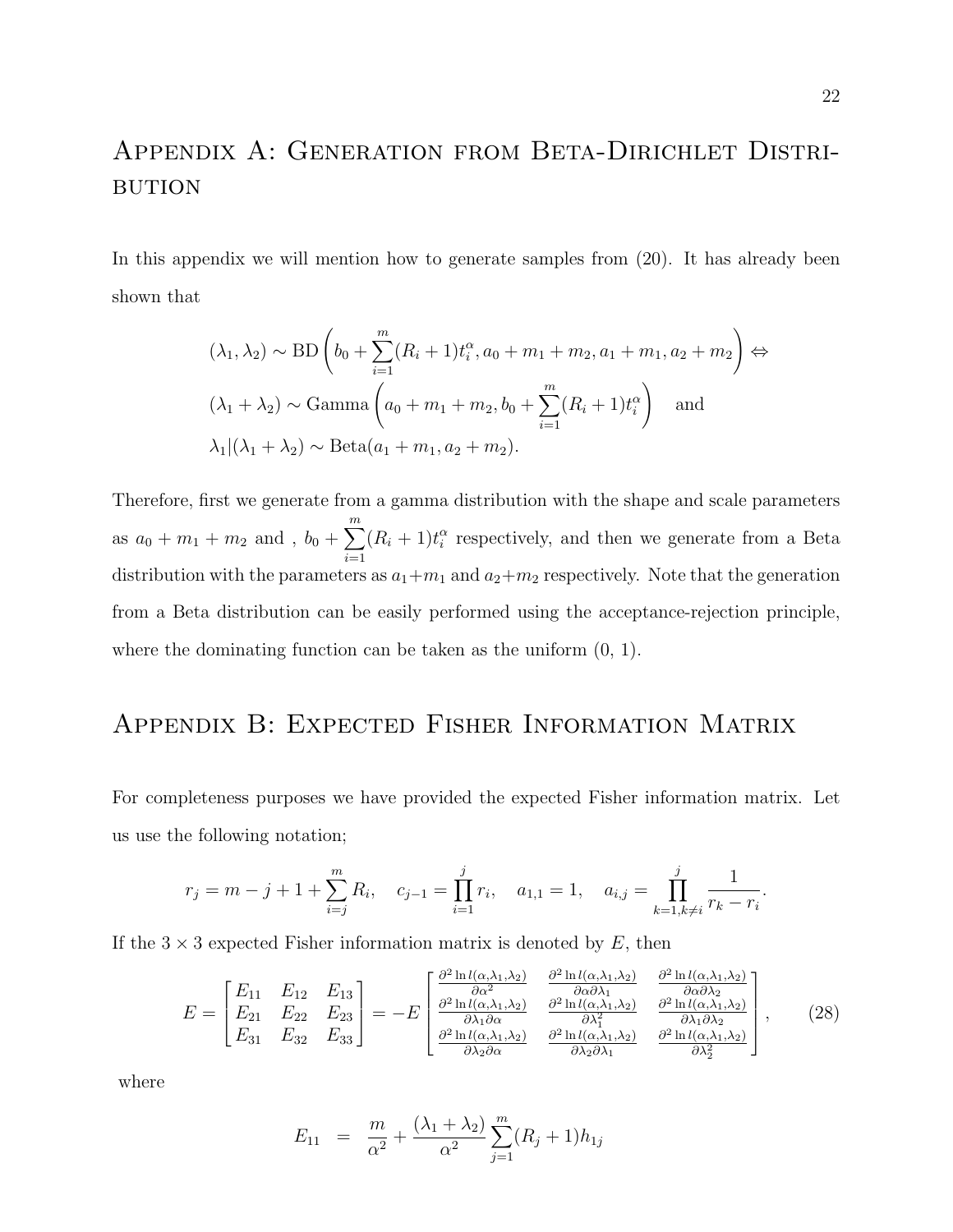$$
E_{22} = \frac{1}{\lambda_1(\lambda_1 + \lambda_2)}, \quad E_{33} = \frac{1}{\lambda_2(\lambda_1 + \lambda_2)}
$$
  
\n
$$
E_{23} = E_{32} = 0
$$
  
\n
$$
E_{12} = E_{21} = E_{13} = E_{31} = \frac{1}{\alpha} \sum_{j=1}^{m} (R_j + 1) h_{2j},
$$

and

$$
h_{1j} = \frac{c_{j-1}}{(\lambda_1 + \lambda_2)} \sum_{i=1}^{j} \frac{a_{i,j}}{r_i^2} \left[ \frac{\pi^2}{6} - 2\gamma + \gamma^2 - 2(1 - \gamma) \ln\{r_i(\lambda_1 + \lambda_2)\} + (\ln\{r_i(\lambda_1 + \lambda_2)\})^2 \right]
$$
  
\n
$$
h_{2j} = \frac{c_{j-1}}{(\lambda_1 + \lambda_2)} \sum_{i=1}^{j} \frac{a_{i,j}}{r_i^2} [1 - \gamma - \ln(r_i(\lambda_1 + \lambda_2))].
$$

# References

- [1] Balakrishnan, N. and Sandhu, R.A. (1995), "A simple algorithm for generating progressively Type-II generated samples", American Statistician, vol. 49, 229 - 230.
- [2] Balakrishnan, N. and Aggarwala, R. (2000), Progressive Censoring: Theory, Methods and Applications, Birkhäuser, Boston.
- [3] Balakrishnan, N. (2007), "Progressive censoring methodology: an appraisal", (with discussions), Test, vol. 16, 211 - 289.
- [4] Balakrishnan, N., Burkschat, M., Cramer, E. and Hoffman, G. (2008), "Fisher informa- tion based progressive censoring plans", Computational Statistics and Data Analysis, vol. 53, 366 - 380.
- [5] Berger, J. O. and Sun, D. (1993), "Bayesian analysis for the Poly-Weibull distribution", Journal of the American Statistical Association, vol. 88, 1412 - 1418.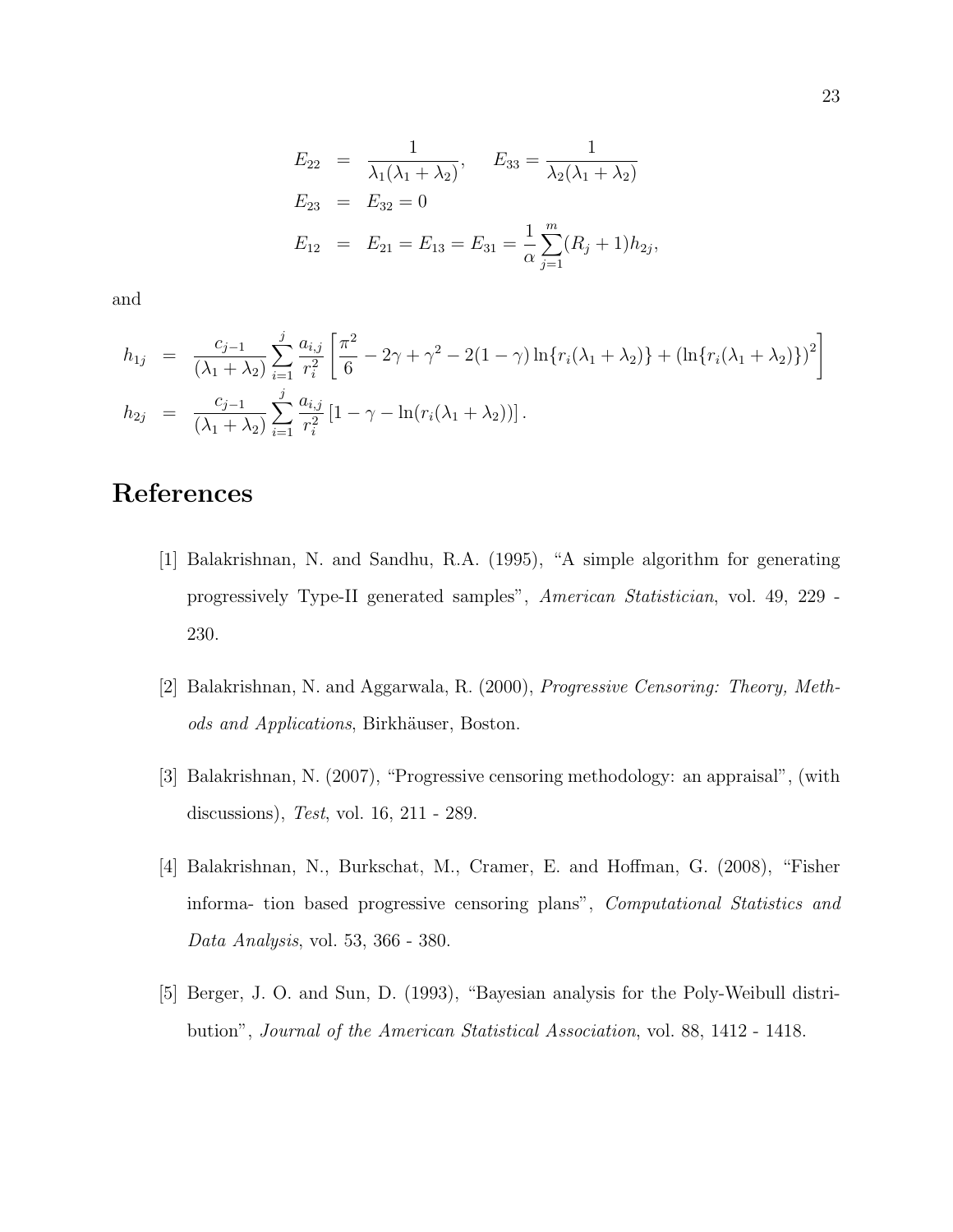- [6] Balasooriya, U. Saw, S.L.C., and Gadag, V.G. (2000), "Progressively censored reliability sampling plan for Weibull distribution", Technometrics, vol. 42 160 - 168.
- [7] Burkschat, M. (2008), "On optimality of extremal schemes in progressive type-II censoring", Journal of Statistical Planning and Inference, vol. 138, 1647 - 1659.
- [8] Burkschat, M., Cramer, E. and Kemps, U. (2007), "On optimal schemes in progressive censoring", Statistics and Probability Letters, vol. 76, 1032 - 1036.
- [9] Cox, D.R. (1959), "The analysis of exponentially distributed lifetimes with two types of failures", Journal of the Royal Statistical Society, Ser. B, vol. 21, 411 - 421.
- [10] Crowder, M. (2001), Classical Competing Risks Model, Chapman & Hall/ CRC, New York.
- [11] Devroye, L. (1984), "A simple algorithm for generating random variables using log-concave density", Computing, vol. 33, 247 - 257.
- [12] Hoel, D. G. (1972), "A representation of mortality data by competing risks", Biometrics, vol. 28, 475-488.
- [13] Kalbfleish, J.D. and Prentice, R.L. (1980), The Statistical Analysis of Failure Data, New York, Wiley.
- [14] Kaminskiy, M. P. and Krivtsov, V. V. (2005), "A simple procedure for Bayesian estimation of the Weibull distribution", IEEE Transactions on Reliability, vol. 54, 612 - 616.
- [15] Kundu, D. (2008), "Bayesian inference and life testing plan for the Weibull distribution in presence of progressive censoring", Technometrics, vol. 50, 144–154.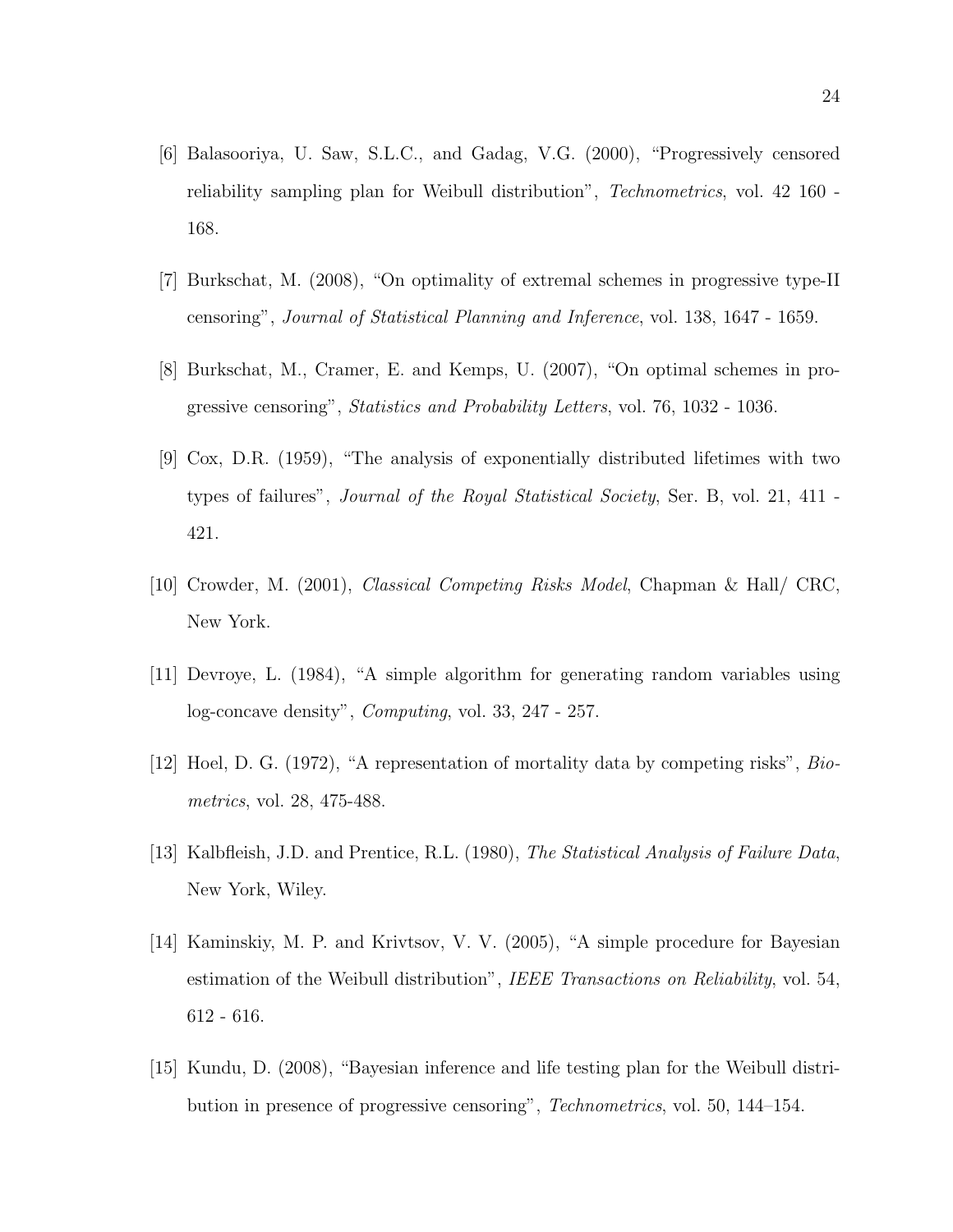- [16] Kundu, D. and Basu, S. (2000), "Analysis of incomplete data in presence of competing risks", Journal of Statistical Planning and Inference, vol. 87, 221 - 239.
- [17] Kundu, D., Kannan, N. and Balakrishnan, N. (2004), "Analysis of Progressively Censored Competing Risks Data", Handbook of Statistics on Survival Analysis , Editors: C.R. Rao and N. Balakrishnan, Elsevier Publications, vol. 23, 331-348.
- [18] Lagakos, S. W. (1978), "A covariate model for partially censored data subject to competing causes of failure", Applied Statistics, vol. 27, 235-241.
- [19] Mukhopadhyay, C. and Basu, A. P. (1997), " Bayesian analysis of incomplete time and cause of failure data", Journal of Statistical Planning and Inference, vol. 59, 79-100.
- [20] Nelson, W. (1970), "Hazard plotting methods for analysis of life data with different failure modes", *Journal of Quality Technology*, vol. 2, 126-149.
- [21] Ng, T., Chan, C.S. and Balakrishnan, N. (2004), "Optimal progressive censoring plans for the Weibull distribution", Technometrics, vol. 46, 470 - 481.
- [22] Pradhan, B. and Kundu, D. (2009), "On progressively censored generalized exponential distribution", Test, vol. 18, 497 - 515.
- [23] Pareek, B., Kundu, D. and Kumar, S. (2009), "On progressive censored competing risks data for Weibull distributions", Computational Statistics and Data Analysis, vol. 53, 4083 - 4094.
- [24] Park, C. and Kulasekera, K. B. (2004), "Parametric inference of incomplete data with competing risks among several groups", IEEE Transactions on Reliability, vol. 53, 11-21.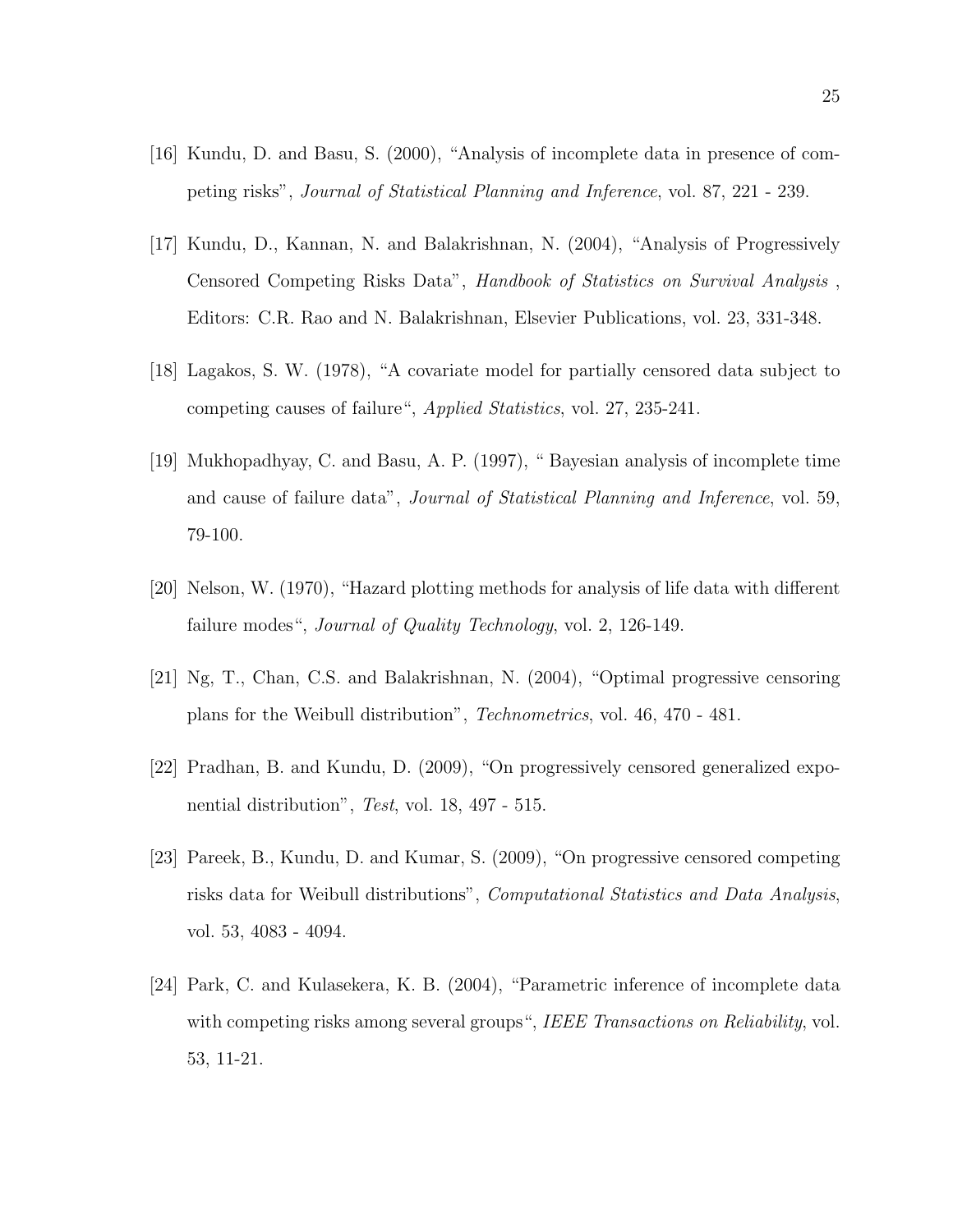- [25] Pena, E. A. and Gupta, A. K. (1990), "Bayes estimation for the Marshall-Olkin exponential distribution", *Journal of the Royal Statistical Society*, Ser. B, vol. 52, 379 - 389.
- [26] Rao, B.R., Talwalker, S. and Kundu, D. (1991), "Confidence intervals for the relative risk ratio parameters from survival data under a random epidemiology study", Biometrical Journal, vol. 33, 959 - 984.
- [27] Viveros, R. and Balakrishnan, N. (1994), "Interval estimation of parameters of life from progressively censored data", Technometrics, vol. 36, 84 - 91.
- [28] Zhang, Y. and Meeker, W.Q. (2005), "Bayesian life test planning for the Weibull distribution with the given shape parameter", Metrika, vol. 61, 237–249.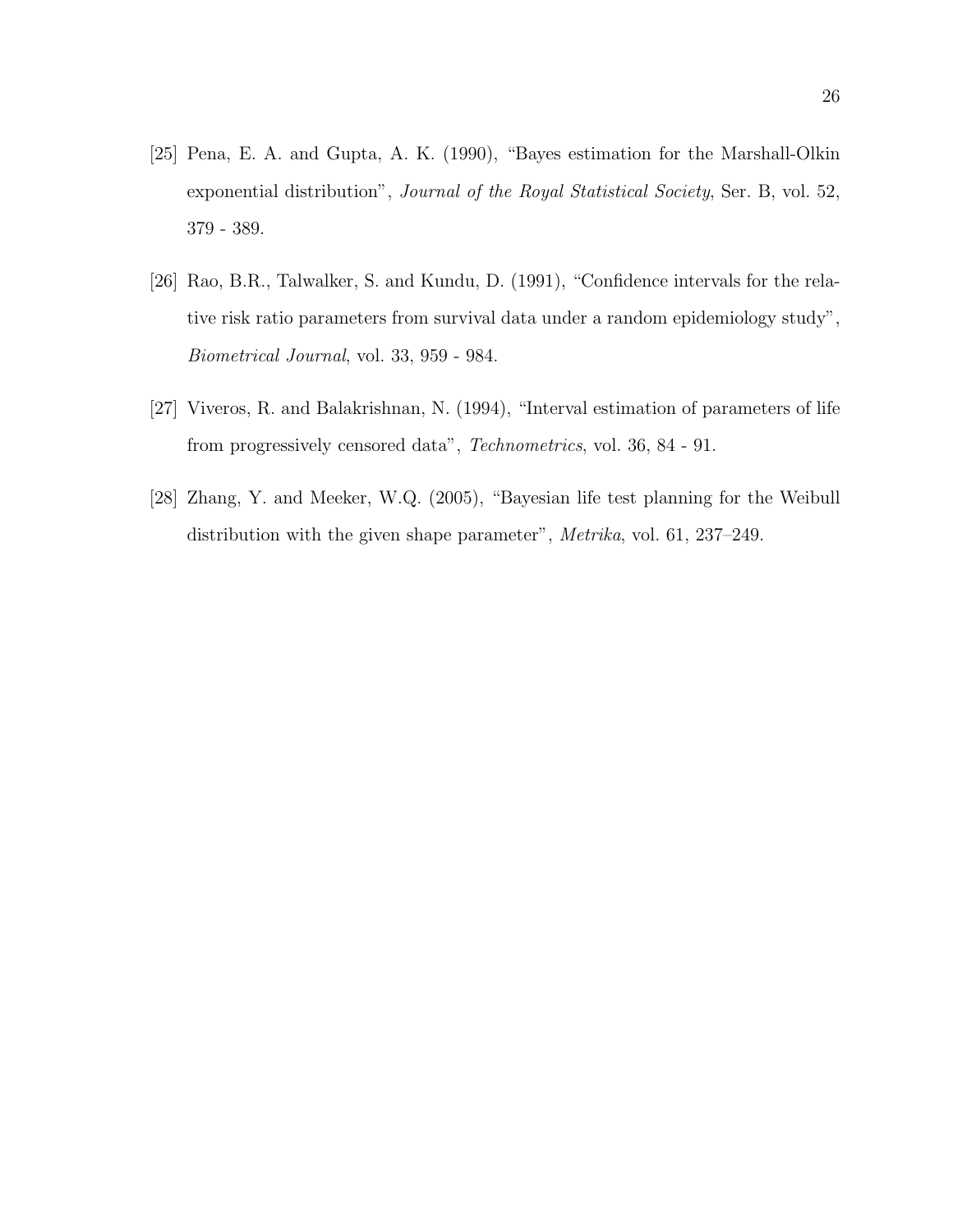| Estimator    |             | $CS-1$   | $CS-2$   | $CS-3$   | $CS-4$   | $CS-5$   | $CS-6$   | $CS-7$   |
|--------------|-------------|----------|----------|----------|----------|----------|----------|----------|
| <b>MLE</b>   | $\alpha$    | 1.1398   | 1.1400   | 1.1455   | 1.0598   | 1.0476   | 1.0534   | 1.0450   |
|              |             | (0.1341) | (0.1079) | (0.1144) | (0.0347) | (0.0252) | (0.0304) | (0.0235) |
|              | $\lambda_1$ | 0.6585   | 0.7289   | 0.7952   | 0.6227   | 0.6227   | 0.6172   | 0.6293   |
|              |             | (0.0965) | (0.1812) | (0.3743) | (0.0249) | (0.0256) | (0.0235) | (0.0281) |
|              | $\lambda_2$ | 0.4491   | 0.4919   | 0.5372   | 0.4243   | 0.4160   | 0.4204   | 0.4211   |
|              |             | (0.0663) | (0.1030) | (0.2074) | (0.0197) | (0.0175) | (0.0185) | (0.0185) |
| <b>Bayes</b> | $\alpha$    | 1.1621   | 1.0986   | 1.1308   | 1.0556   | 1.0412   | 1.0455   | 1.0417   |
| Prior 0      |             | (0.1431) | (0.0919) | (0.1053) | (0.0339) | (0.0255) | (0.0307) | (0.0273) |
|              | $\lambda_1$ | 0.66735  | 0.6658   | 0.7893   | 0.6227   | 0.6133   | 0.6161   | 0.6102   |
|              |             | (0.1281) | (0.0980) | (0.2062) | (0.0228) | (0.0212) | (0.0236) | (0.0253) |
|              | $\lambda_2$ | 0.4568   | 0.4604   | 0.5318   | 0.4132   | 0.4127   | 0.4135   | 0.4099   |
|              |             | (0.0625) | (0.0422) | (0.2442) | (0.0163) | (0.0164) | (0.0147) | (0.0154) |
| <b>Bayes</b> | $\alpha$    | 1.0778   | 1.0630   | 1.0587   | 1.0469   | 1.0359   | 1.0423   | 1.0300   |
| Prior 1      |             | (0.0476) | (0.0444) | (0.0377) | (0.0263) | (0.0193) | (0.0244) | (0.0200) |
|              | $\lambda_1$ | 0.6420   | 0.6541   | 0.6789   | 0.6232   | 0.6166   | 0.6139   | 0.6213   |
|              |             | (0.0557) | (0.0484) | (0.0571) | (0.0221) | (0.0207) | (0.0193) | (0.0222) |
|              | $\lambda_2$ | 0.4329   | 0.4358   | 0.4475   | 0.4103   | 0.4120   | 0.4119   | 0.4177   |
|              |             | (0.0364) | (0.0335) | (0.0369) | (0.0141) | (0.0141) | (0.0135) | (0.0142) |
| <b>Bayes</b> | $\alpha$    | 1.1960   | 1.1627   | 1.1415   | 1.0814   | 1.0665   | 1.0924   | 1.0676   |
| Prior 2      |             | (0.1231) | (0.0944) | (0.0768) | (0.0408) | (0.0333) | (0.0403) | (0.0330) |
|              | $\lambda_1$ | 0.6155   | 0.6573   | 0.6703   | 0.6098   | 0.5937   | 0.5981   | 0.5995   |
|              |             | (0.0580) | (0.0640) | (0.0644) | (0.0237) | (0.0211) | (0.0207) | (0.0205) |
|              | $\lambda_2$ | 0.4498   | 0.4775   | 0.4817   | 0.4120   | 0.4057   | 0.4079   | 0.4194   |
|              |             | (0.0452) | (0.0445) | (0.0463) | (0.0143) | (0.0136) | (0.0133) | (0.0150) |

Table 2: The average values of the MLEs and Bayes estimates under different priors along with the MSE's in parentheses when  $\alpha=1,$   $\lambda_1=0.6$  and  $\lambda_2=0.4.$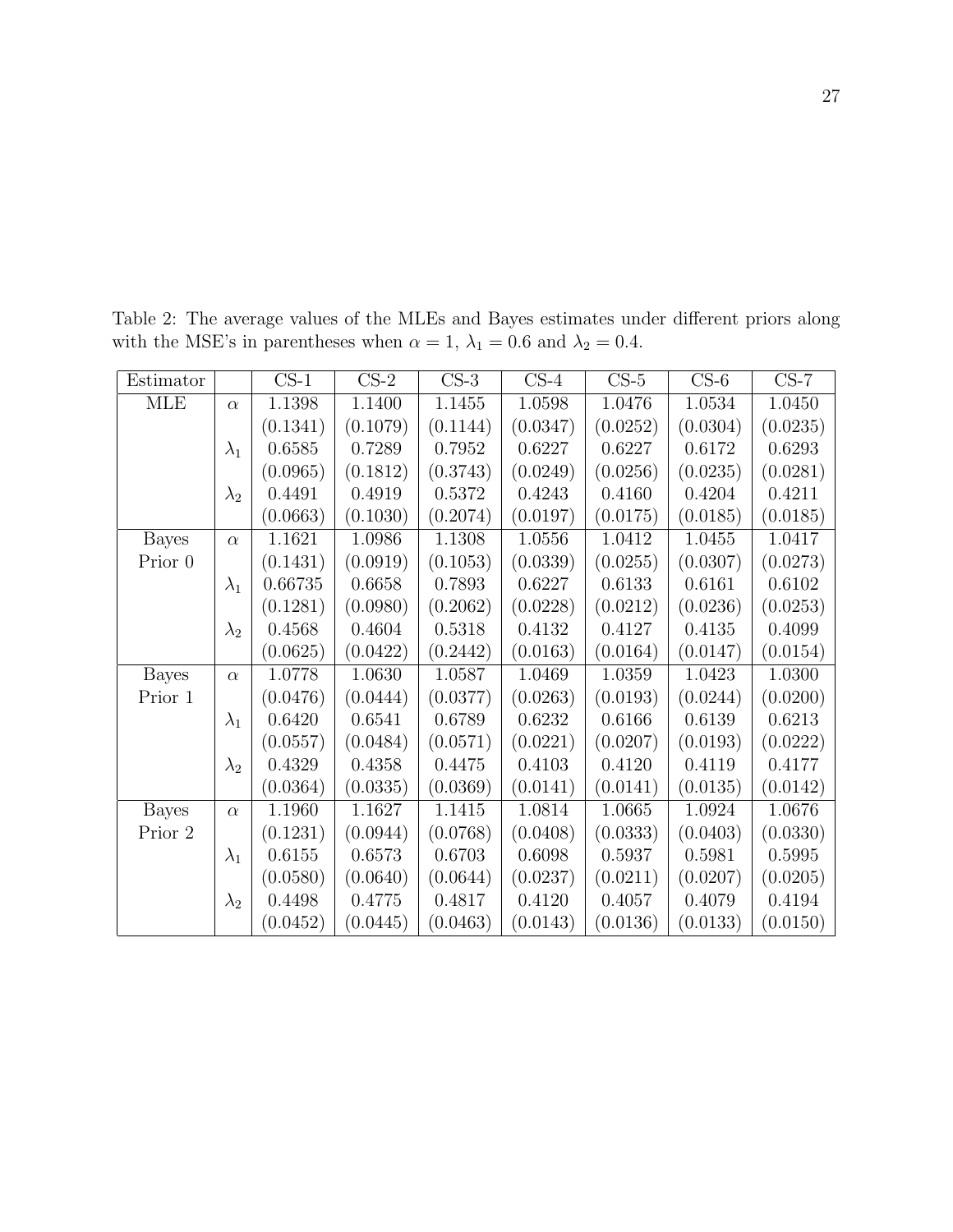| Estimator    |             | $CS-1$ | $CS-2$ | $CS-3$ | $CS-4$ | $CS-5$ | $CS-6$ | $CS-7$ |
|--------------|-------------|--------|--------|--------|--------|--------|--------|--------|
| <b>MLE</b>   | $\alpha$    | 1.1146 | 1.0691 | 1.0984 | 0.6631 | 0.5807 | 0.6268 | 0.5735 |
|              |             | (0.96) | (0.96) | (0.96) | (0.96) | (0.95) | (0.95) | (0.96) |
|              | $\lambda_1$ | 0.9906 | 1.1384 | 1.4709 | 0.5832 | 0.5893 | 0.5769 | 0.5855 |
|              |             | (0.94) | (0.95) | (0.96) | (0.94) | (0.94) | (0.94) | (0.94) |
|              | $\lambda_2$ | 0.8038 | 0.8866 | 1.1093 | 0.4783 | 0.4762 | 0.4730 | 0.4759 |
|              |             | (0.92) | (0.95) | (0.95) | (0.93) | (0.93) | (0.93) | (0.93) |
| <b>Bayes</b> | $\alpha$    | 1.1161 | 0.9982 | 1.0579 | 0.6549 | 0.5636 | 0.6148 | 0.5570 |
| Prior 0      |             | (0.94) | (0.96) | (0.96) | (0.96) | (0.94) | (0.95) | (0.94) |
|              | $\lambda_1$ | 0.9620 | 0.9576 | 1.3094 | 0.5668 | 0.5688 | 0.5623 | 0.5568 |
|              |             | (0.93) | (0.93) | (0.97) | (0.95) | (0.95) | (0.94) | (0.93) |
|              | $\lambda_2$ | 0.7579 | 0.7401 | 0.9942 | 0.4546 | 0.4572 | 0.4554 | 0.4493 |
|              |             | (0.94) | (0.95) | (0.95) | (0.94) | (0.94) | (0.93) | (0.94) |
| <b>Bayes</b> | $\alpha$    | 0.9051 | 0.8468 | 0.8337 | 0.6118 | 0.5347 | 0.5836 | 0.5255 |
| Prior 1      |             | (0.98) | (0.97) | (0.97) | (0.96) | (0.96) | (0.96) | (0.95) |
|              | $\lambda_1$ | 0.8520 | 0.8365 | 0.6789 | 0.5517 | 0.5545 | 0.5449 | 0.5518 |
|              |             | (0.95) | (0.96) | (0.97) | (0.95) | (0.95) | (0.95) | (0.94) |
|              | $\lambda_2$ | 0.6805 | 0.6550 | 0.4475 | 0.4421 | 0.4464 | 0.4411 | 0.4476 |
|              |             | (0.93) | (0.94) | (0.95) | (0.94) | (0.94) | (0.94) | (0.95) |
| <b>Bayes</b> | $\alpha$    | 1.0645 | 0.9778 | 0.9499 | 0.6598 | 0.5658 | 0.6273 | 0.5625 |
| Prior 2      |             | (0.95) | (0.95) | (0.97) | (0.90) | (0.88) | (0.89) | (0.86) |
|              | $\lambda_1$ | 0.8435 | 0.8839 | 0.9641 | 0.5464 | 0.5435 | 0.5364 | 0.5408 |
|              |             | (0.91) | (0.95) | (0.96) | (0.93) | (0.93) | (0.94) | (0.93) |
|              | $\lambda_2$ | 0.6999 | 0.7201 | 0.7681 | 0.4419 | 0.4400 | 0.4365 | 0.4455 |
|              |             | (0.93) | (0.96) | (0.97) | (0.94) | (0.94) | (0.94) | (0.94) |

Table 3: The average confidence length/HPD credible length and coverage percentage in parentheses when  $\alpha = 1$ ,  $\lambda_1 = 0.6$  and  $\lambda_2 = 0.4$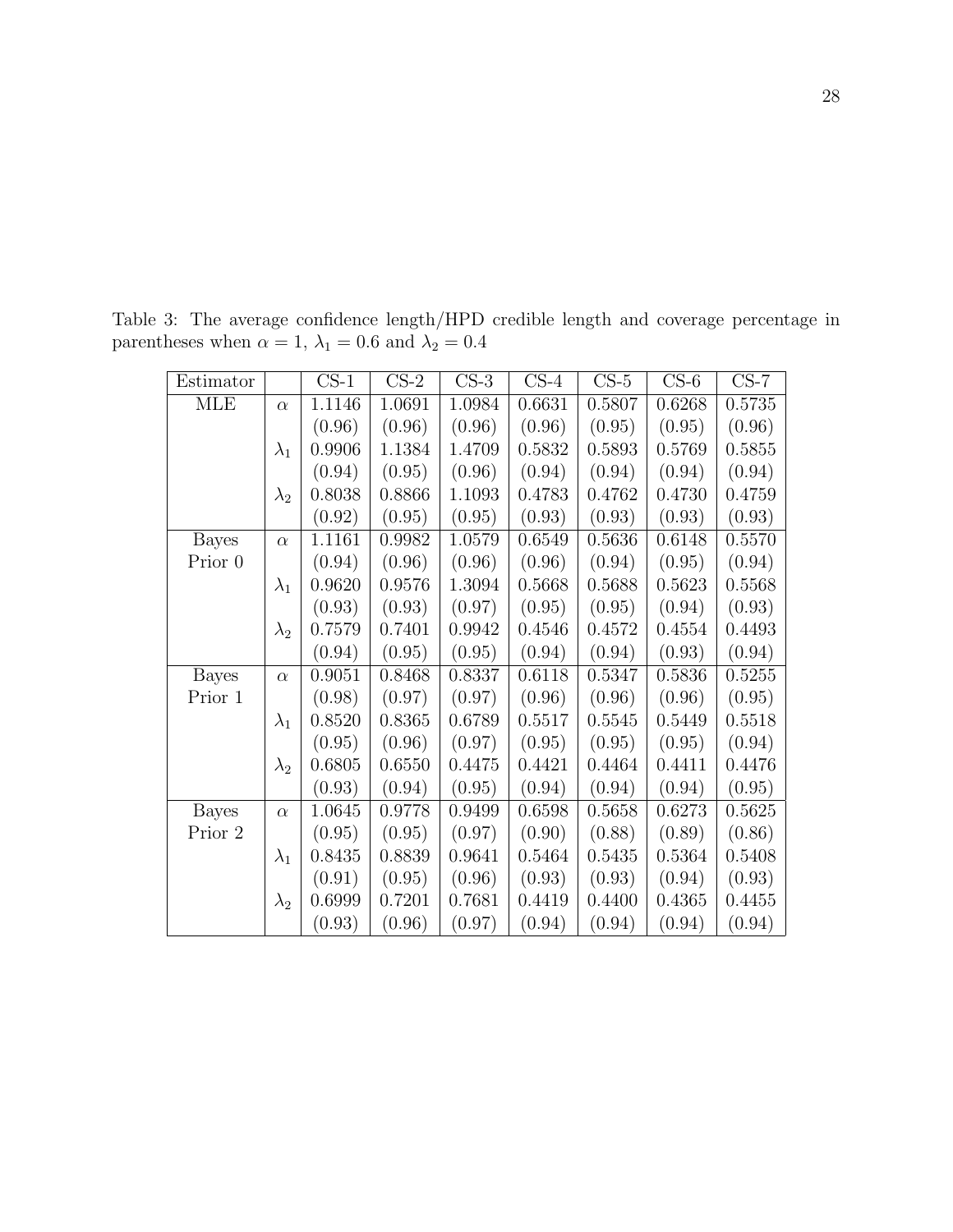| Estimator    |             | $CS-1$   | $CS-2$   | $CS-3$   | $CS-4$   | $CS-5$   | $CS-6$   | $CS-7$   |
|--------------|-------------|----------|----------|----------|----------|----------|----------|----------|
| <b>MLE</b>   | $\alpha$    | 2.2799   | 2.2801   | 2.2910   | 2.1195   | 2.0923   | 2.1073   | 2.0876   |
|              |             | (0.5364) | (0.4314) | (0.4575) | (0.1388) | (0.0988) | (0.1214) | (0.0928) |
|              | $\lambda_1$ | 0.6585   | 0.7289   | 0.7952   | 0.6227   | 0.6230   | 0.6172   | 0.6296   |
|              |             | (0.0965) | (0.1811) | (0.3743) | (0.0249) | (0.0257) | (0.0235) | (0.0278) |
|              | $\lambda_2$ | 0.4491   | 0.4919   | 0.5372   | 0.4243   | 0.4177   | 0.4204   | 0.4207   |
|              |             | (0.0663) | (0.1030) | (0.2074) | (0.0972) | (0.0179) | (0.0185) | (0.0182) |
| <b>Bayes</b> | $\alpha$    | 2.2754   | 2.2645   | 2.2465   | 2.1112   | 2.0824   | 2.0910   | 2.0835   |
| Prior 0      |             | (0.4719) | (0.4050) | (0.4186) | (0.1355) | (0.1021) | (0.1226) | (0.1090) |
|              | $\lambda_1$ | 0.6763   | 0.7351   | 0.8126   | 0.6226   | 0.6133   | 0.6161   | 0.6102   |
|              |             | (0.1803) | (0.1604) | (0.3104) | (0.0228) | (0.0212) | (0.0236) | (0.0253) |
|              | $\lambda_2$ | 0.4595   | 0.4991   | 0.5385   | 0.4132   | 0.4127   | 0.4135   | 0.4135   |
|              |             | (0.0620) | (0.1144) | (0.1623) | (0.0163) | (0.0164) | (0.0147) | (0.0154) |
| <b>Bayes</b> | $\alpha$    | 2.1554   | 2.1261   | 2.1173   | 2.0937   | 2.0718   | 2.0847   | 2.0601   |
| Prior 3      |             | (0.1905) | (0.1774) | (0.1508) | (0.1051) | (0.0771) | (0.0976) | (0.0799) |
|              | $\lambda_1$ | 0.6420   | 0.6541   | 0.6789   | 0.6232   | 0.6166   | 0.6139   | 0.6113   |
|              |             | (0.0557) | (0.0484) | (0.0571) | (0.0221) | (0.0207) | (0.0193) | (0.0222) |
|              | $\lambda_2$ | 0.4329   | 0.4358   | 0.4475   | 0.4103   | 0.4120   | 0.4112   | 0.4177   |
|              |             | (0.0364) | (0.0335) | (0.0369) | (0.0141) | (0.0141) | (0.0135) | (0.0142) |
| <b>Bayes</b> | $\alpha$    | 2.4204   | 2.4818   | 2.5274   | 2.1774   | 2.1108   | 2.1713   | 2.1427   |
| Prior 4      |             | (0.4894) | (0.5103) | (0.5547) | (0.1366) | (0.0963) | (0.1285) | (0.1051) |
|              | $\lambda_1$ | 0.7464   | 0.8423   | 0.9306   | 0.6617   | 0.6554   | 0.6499   | 0.6532   |
|              |             | (0.1168) | (0.1760) | (0.2583) | (0.0309) | (0.0286) | (0.0240) | (0.6532) |
|              | $\lambda_2$ | 0.4609   | 0.5220   | 0.5902   | 0.4331   | 0.4208   | 0.4262   | 0.4187   |
|              |             | (0.0518) | (0.0727) | (0.1174) | (0.0166) | (0.0155) | (0.0168) | (0.0158) |

Table 4: The average values of MLEs and the Bayes estimates under different priors along with the MSE's in parentheses when  $\alpha = 2$ ,  $\lambda_1 = 0.6$  and  $\lambda_2 = 0.4$ .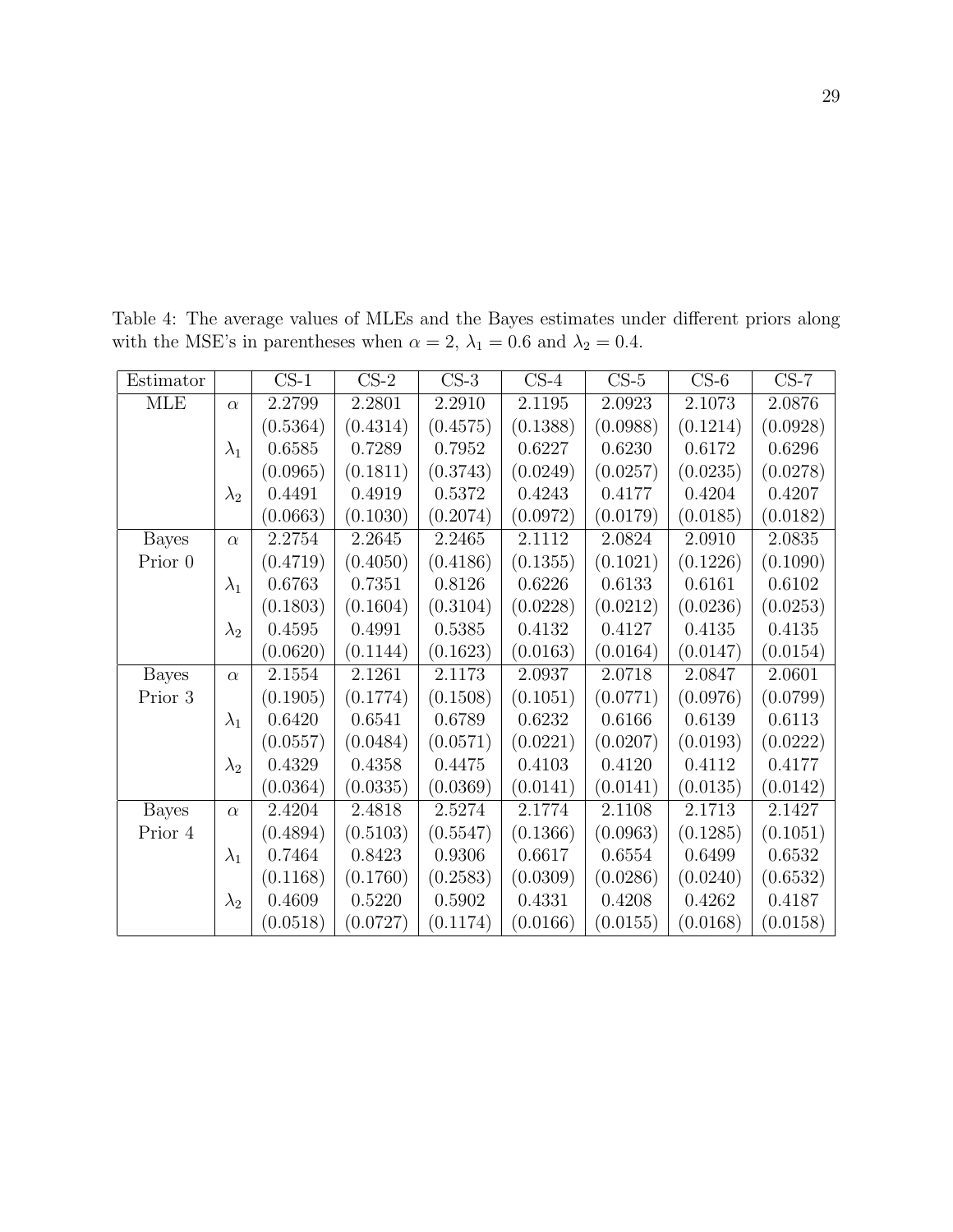| Estimator    |             | $CS-1$ | $CS-2$ | $CS-3$ | $CS-4$ | $CS-5$ | $CS-6$ | $CS-7$ |
|--------------|-------------|--------|--------|--------|--------|--------|--------|--------|
| <b>MLE</b>   | $\alpha$    | 2.2293 | 2.1383 | 2.1969 | 1.3263 | 1.1607 | 1.2536 | 1.1465 |
|              |             | (0.96) | (0.96) | (0.96) | (0.95) | (0.96) | (0.96) | (0.96) |
|              | $\lambda_1$ | 0.9906 | 1.1384 | 1.4709 | 0.5832 | 0.5900 | 0.5769 | 0.5856 |
|              |             | (0.94) | (0.95) | (0.96) | (0.94) | (0.94) | (0.94) | (0.94) |
|              | $\lambda_2$ | 0.8038 | 0.8866 | 1.1094 | 0.4783 | 0.4772 | 0.4730 | 0.4756 |
|              |             | (0.92) | (0.95) | (0.95) | (0.93) | (0.93) | (0.93) | (0.93) |
| <b>Bayes</b> | $\alpha$    | 2.1871 | 2.0830 | 2.1110 | 1.3098 | 1.1272 | 1.2359 | 1.1139 |
| Prior 0      |             | (0.95) | (0.95) | (0.95) | (0.96) | (0.94) | (0.95) | (0.94) |
|              | $\lambda_1$ | 0.9763 | 1.0818 | 1.3769 | 0.5668 | 0.5688 | 0.5623 | 0.5568 |
|              |             | (0.93) | (0.95) | (0.97) | (0.95) | (0.95) | (0.94) | (0.93) |
|              | $\lambda_2$ | 0.7649 | 0.8371 | 1.0087 | 0.4546 | 0.4572 | 0.4539 | 0.4493 |
|              |             | (0.93) | (0.93) | (0.94) | (0.94) | (0.94) | (0.94) | (0.94) |
| <b>Bayes</b> | $\alpha$    | 1.8102 | 1.6936 | 1.6673 | 1.2236 | 1.0694 | 1.1673 | 1.0512 |
| Prior 3      |             | (0.98) | (0.96) | (0.97) | (0.95) | (0.96) | (0.96) | (0.95) |
|              | $\lambda_1$ | 0.8520 | 0.8365 | 0.9267 | 0.5517 | 0.5545 | 0.5449 | 0.5518 |
|              |             | (0.95) | (0.96) | (0.97) | (0.95) | (0.95) | (0.95) | (0.94) |
|              | $\lambda_2$ | 0.6805 | 0.6555 | 0.7075 | 0.4421 | 0.4464 | 0.4411 | 0.4476 |
|              |             | (0.93) | (0.94) | (0.95) | (0.94) | (0.94) | (0.95) | (0.94) |
| <b>Bayes</b> | $\alpha$    | 1.9970 | 1.9603 | 1.9687 | 1.2617 | 1.0749 | 1.2032 | 1.0785 |
| Prior 4      |             | (0.93) | (0.90) | (0.89) | (0.94) | (0.94) | (0.95) | (0.94) |
|              | $\lambda_1$ | 0.9589 | 1.0894 | 1.3283 | 0.5797 | 0.5807 | 0.5688 | 0.5695 |
|              |             | (0.94) | (0.95) | (0.96) | (0.94) | (0.94) | (0.96) | (0.95) |
|              | $\lambda_2$ | 0.7244 | 0.8037 | 0.9694 | 0.4623 | 0.4562 | 0.4546 | 0.4493 |
|              |             | (0.92) | (0.95) | (0.97) | (0.94) | (0.95) | (0.94) | (0.94) |

Table 5: The average confidence length/HPD credible length and coverage percentage in parentheses when  $\alpha = 2$ ,  $\lambda_1 = 0.6$  and  $\lambda_2 = 0.4$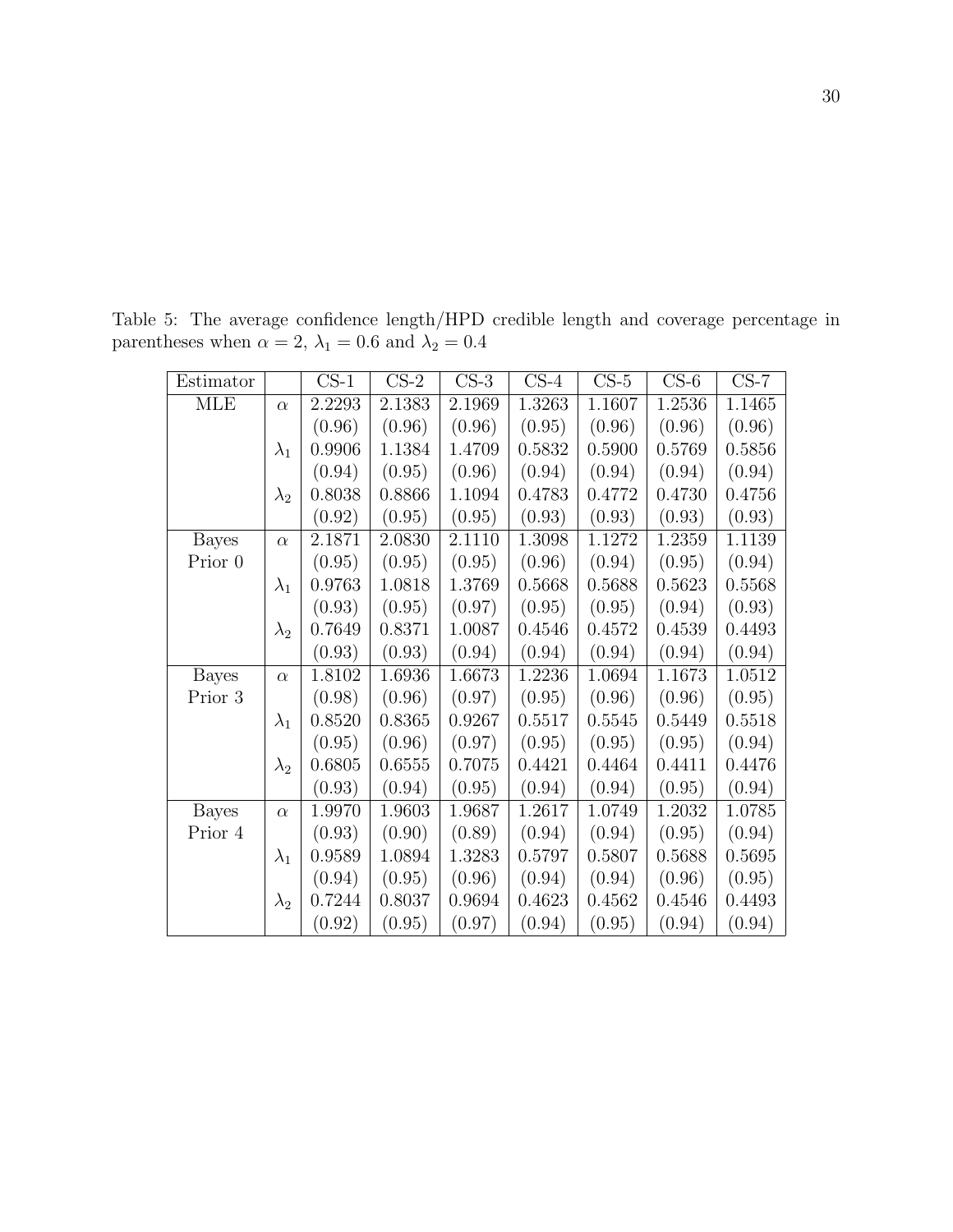Table 6: The optimal censoring scheme for different objective functions when  $m = 5$  and n  $= 10, 15, 20, 25$  and 30. The relative efficiency (RE) and the relative expected time (RT) of Type-II censoring scheme with respect to the optimum censoring scheme are reported.

| $\overline{\text{OF}}$ | $\boldsymbol{n}$ | $R_{1}$          | $R_2$          | $R_3$            | $R_{4}$          | $R_5$          | RE                  | $\overline{\text{RT}}$ |
|------------------------|------------------|------------------|----------------|------------------|------------------|----------------|---------------------|------------------------|
|                        |                  |                  |                |                  |                  |                |                     |                        |
| $\mathbf{1}$           | 10               | $\mathbf{1}$     | 4              | $\overline{0}$   | $\overline{0}$   | $\overline{0}$ | 96.1%               | 53.6%                  |
|                        | 15               | $\mathbf{1}$     | 9              | $\overline{0}$   | $\overline{0}$   | $\overline{0}$ | 96.8%               | 46.0%                  |
|                        | 20               | $\overline{0}$   | 15             | $\overline{0}$   | $\overline{0}$   | $\overline{0}$ | 98.7%               | 35.1%                  |
|                        | 25               | $\overline{0}$   | 20             | $\overline{0}$   | $\overline{0}$   | $\overline{0}$ | 98.9%               | $33.5\%$               |
|                        | 30               | $\overline{0}$   | $\overline{0}$ | 25               | $\overline{0}$   | $\overline{0}$ | 99.5%               | 32.8%                  |
| $\overline{2}$         | 10               | $\overline{4}$   | $\mathbf{1}$   | $\overline{0}$   | $\overline{0}$   | $\overline{0}$ | 92.9%               | 52.1%                  |
|                        | 15               | $\mathbf{1}$     | 9              | $\overline{0}$   | $\overline{0}$   | $\overline{0}$ | 95.1%               | 46.0%                  |
|                        | 20               | $\overline{0}$   | 15             | $\overline{0}$   | $\overline{0}$   | $\overline{0}$ | 96.8%               | 35.1%                  |
|                        | 25               | $\overline{0}$   | $\overline{0}$ | 20               | $\overline{0}$   | $\overline{0}$ | 98.1%               | 37.8%                  |
|                        | 30               | $\overline{0}$   | $\overline{0}$ | 25               | $\boldsymbol{0}$ | $\overline{0}$ | 98.8%               | $34.5\%$               |
| 3                      | 10               | $\overline{0}$   | $\overline{0}$ | $\overline{0}$   | $\overline{0}$   | $\overline{5}$ | 100.0%              | 100.0%                 |
|                        | 15               | $\overline{0}$   | $\overline{0}$ | $\overline{0}$   | $\overline{0}$   | 10             | 100.0%              | 100.0%                 |
|                        | 20               | $\overline{0}$   | $\overline{0}$ | $\overline{0}$   | $\overline{0}$   | 15             | 100.0%              | 100.0%                 |
|                        | 25               | $\overline{0}$   | $\overline{0}$ | $\overline{0}$   | $\overline{0}$   | 20             | 100.0%              | 100.0%                 |
|                        | 30               | $\boldsymbol{0}$ | $\overline{0}$ | $\boldsymbol{0}$ | $\mathbf{1}$     | 24             | 99.9%               | 55.4\%                 |
| 4                      | 10               | $\overline{5}$   | $\overline{0}$ | $\overline{0}$   | $\overline{0}$   | $\overline{0}$ | $89.4\%$            | $54.9\%$               |
|                        | 15               | 10               | $\overline{0}$ | $\overline{0}$   | $\overline{0}$   | $\overline{0}$ | 90.0%               | 43.0%                  |
|                        | 20               | 15               | $\overline{0}$ | $\overline{0}$   | $\overline{0}$   | $\overline{0}$ | 91.3%               | 36.7%                  |
|                        | 25               | 20               | $\overline{0}$ | $\overline{0}$   | $\overline{0}$   | $\overline{0}$ | $92.5\%$            | 32.5%                  |
|                        | 30               | 25               | $\overline{0}$ | $\overline{0}$   | $\overline{0}$   | $\overline{0}$ | 93.4%               | $29.5\%$               |
| 5                      | 10               | 5                | $\overline{0}$ | $\overline{0}$   | $\overline{0}$   | $\overline{0}$ | $98.\overline{0\%}$ | 54.9%                  |
|                        | 15               | 10               | $\overline{0}$ | $\overline{0}$   | $\overline{0}$   | $\overline{0}$ | 98.0%               | 43.0%                  |
|                        | 20               | 15               | $\overline{0}$ | $\overline{0}$   | $\overline{0}$   | $\overline{0}$ | 98.4%               | $36.7\%$               |
|                        | 25               | 20               | $\overline{0}$ | $\overline{0}$   | $\overline{0}$   | $\overline{0}$ | 98.7%               | $32.5\%$               |
|                        | 30               | 25               | $\overline{0}$ | $\overline{0}$   | $\overline{0}$   | $\overline{0}$ | 98.9%               | $29.5\%$               |